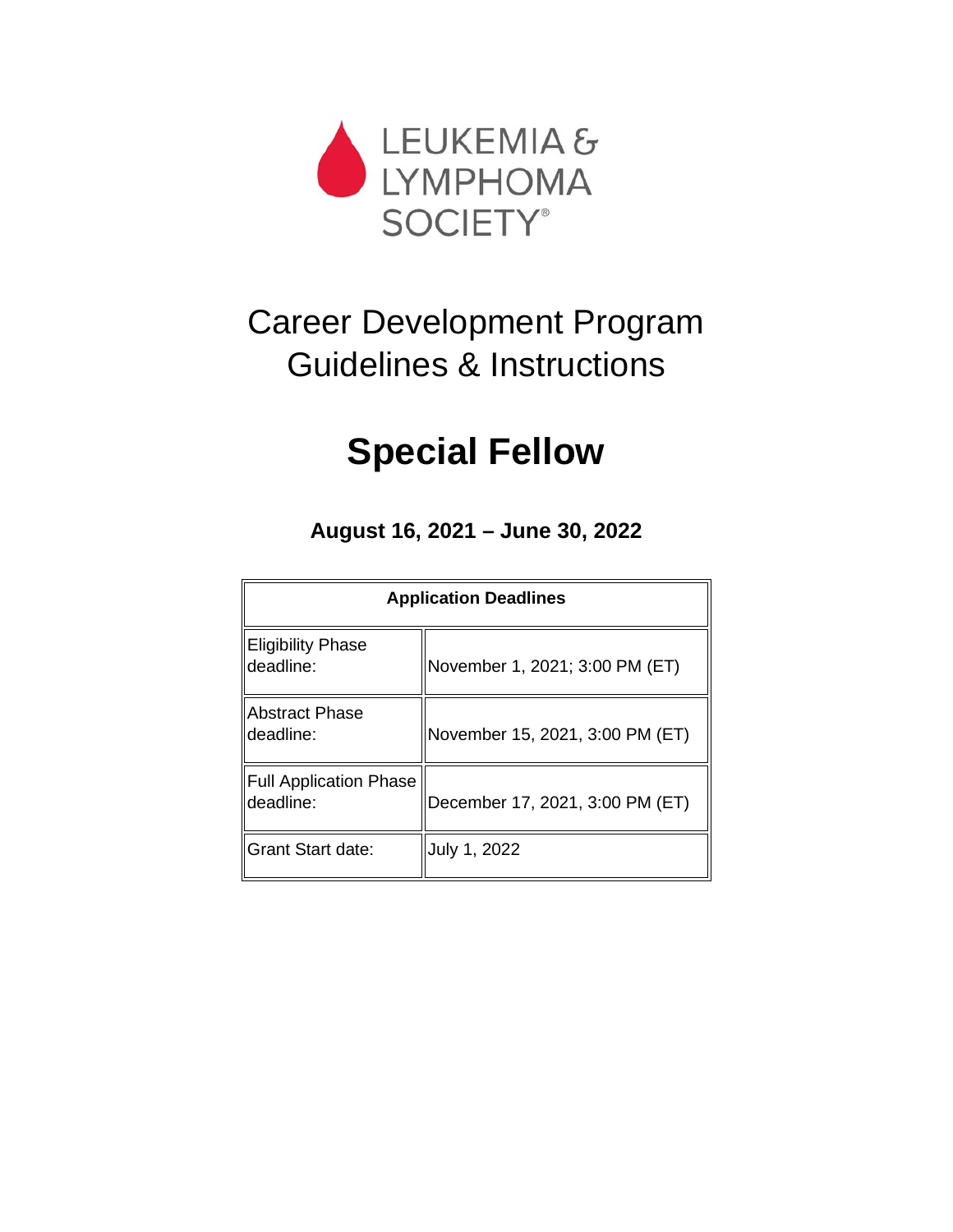# **2021 Update: Application Compliance**

In prior award cycles,  $\approx$ 20-30% of eligibility requests were rejected. We have updated the eligibility form to make rejections far less likely, but it takes much more time to complete. To avoid eligibility rejection, read these Guidelines & Instructions carefully and fill out the eligibility form completely. *Your Sponsor must sign the form. Therefore, be sure to start this process early.*

### *A rejected applicant can only re-submit an eligibility request once.*

In prior cycles, >10% of Career Development Program (CDP) applications submitted (from all non-clinical subcategories) were disqualified without full review based on non-compliance with the Mission Relevance of the application and environment. Carefully read the Mission Relevance and [Mission Score](#page-11-0) sections to determine if The Leukemia & Lymphoma Society's CDP award mechanism best fits your research, mentorship environment, and career goals. The Leukemia & Lymphoma Society has recently taken an active role in making sure that our scarce funds go to applicants who are most closely aligned with our Mission.

In recent years, approximately 10-15% of all full applications had serious structural flaws. These include non-adherence to section lengths, font size, or missing attachments (e.g., a Sponsor Letter or Biosketch), or critical sections not completed (e.g., data attribution). *Applications with such flaws run the risk of administrative disqualification*.

#### *Carefully check the final version of your application prior to upload (even if someone else uploads for you).*

# **About The Leukemia & Lymphoma Society, Inc.**

The Leukemia & Lymphoma Society, Inc. (LLS) is a national voluntary health agency dedicated to the conquest of hematologic malignancies and relevant premalignant conditions. LLS supports research, patient aid, community service programs, advocacy, and public and professional education.

# **Description of the CDP Special Fellow Award**

Through the Career Development Program, LLS supports talented blood cancer researchers in the early phase of their careers. CDP continues to provide a pool of dedicated researchers to advance the understanding and diagnosis of blood cancer, as well as the development of treatment and prevention options that will ultimately lead to a higher quality of life for blood cancer patients as well as potential cures.

The **Special Fellow** Award is for 2 or 3 years depending on eligibility and supports mentored postdoctoral fellows and instructors who are training for a career in blood cancer research and/or treatment.

The intent of the program is to support top-performing postdocs who have clearly demonstrated success and who need 2-3 years of training to be competitive for an independent position. The emphasis is on "Special" and not simply "senior." Postdocs who are currently competitive for an independent position and who are actively looking for one should not apply. This award is not intended for those who are within 1 year of their independent academic position as of the award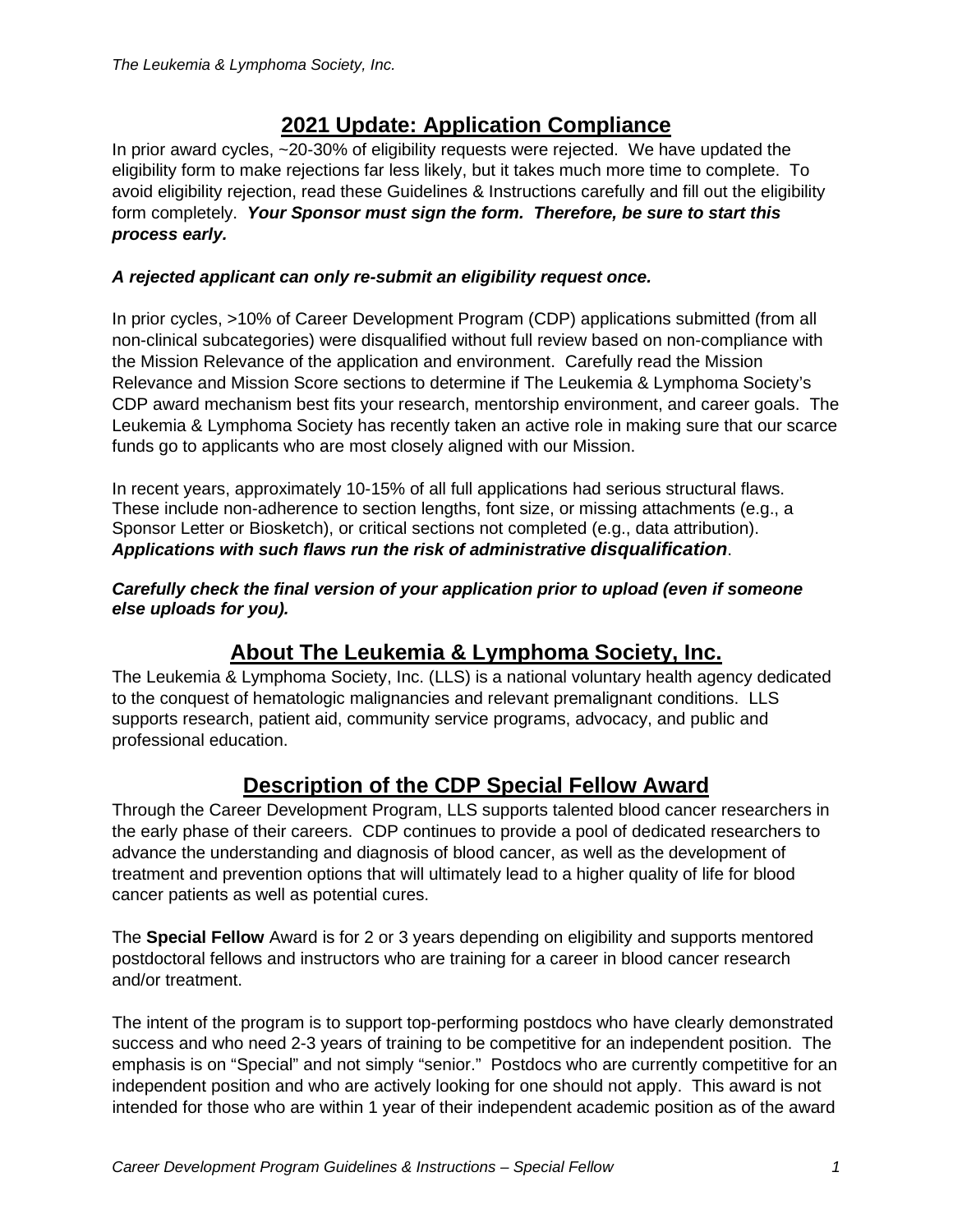#### *The Leukemia & Lymphoma Society, Inc.*

start date. Note that any funded Special Fellow may transfer this award to their new institution should they take an independent academic position, **but only if they have had this award for a least one year.** *Those who have had the Special Fellow award for less than one year will not be allowed to transfer this award when they take their new, independent position.*

The maximum award per year is \$67,000.00 and includes the applicant's salary and fringe benefits. A Special Fellow's salary may be supplemented by funds from another source. Indirect costs may be included and cannot exceed 5% of the total direct costs requested in the proposal. The final value of the award may be limited by the policy of the applicant's Sponsoring Institution. Expenditures for laboratory costs/equipment, travel, tuition, etc. are not permitted (some exceptions to this rule apply in the case of K99 recipients). The awarded value will be limited to the amount requested in the submitted proposal even if that amount is less than \$67,000. It is anticipated that the proposed research will occupy most of the applicant's time, though there are no requirements for a certain percent effort in our budget template.

The Leukemia & Lymphoma Society honors those CDP awardees whose awards are ending and who have done the most impactful work. One Special Fellow awardee will be honored with the **CDP Achievement Award**. This high honor will be given to the Special Fellow who has had the most impactful publication of *direct* relevance to blood cancer over the course of their Special Fellow funding period. An absolute requirement for consideration is that the publication must acknowledge support of The Leukemia & Lymphoma Society (preferably as a specific acknowledgement of this funding mechanism\*). Since we consider a CDP awardee to always be part of the LLS family while funded, *all* publications should acknowledge our support, regardless of the aims stated in the original application.\* A secondary consideration is the total publication record and productivity during the award period as well as career trajectory. *Though not guaranteed, we hope to continue the CDP Achievement Awards indefinitely.*

\*Use this format when acknowledging The Leukemia & Lymphoma Society: "…was supported by a Special Fellow award from The Leukemia & Lymphoma Society."

# **Eligibility**

#### **Special Fellow applicants must…**

- Have an appropriate Sponsor:
	- o Must be the head of a laboratory at a non-profit, academic institution where the applicant's research will be performed
	- o Must be the applicant's primary mentor
	- o Must be identifiable as the applicant's supervisor according to the institution's Human Resources Department
	- o Must be a tenure-track, assistant professor or above (or equivalent)
	- o Must not be nor have been the applicant's thesis advisor nor the head of the laboratory where the applicant's thesis research was performed
	- o Must have at least three recent first/last author publications that **directly** impact our understanding of blood cancer (See Mission Score section) including at least one as the corresponding author; **the publications must clearly fit within either Mission Score 1, 2, or 3**
	- o Must have access to adequate funding to support the proposed research: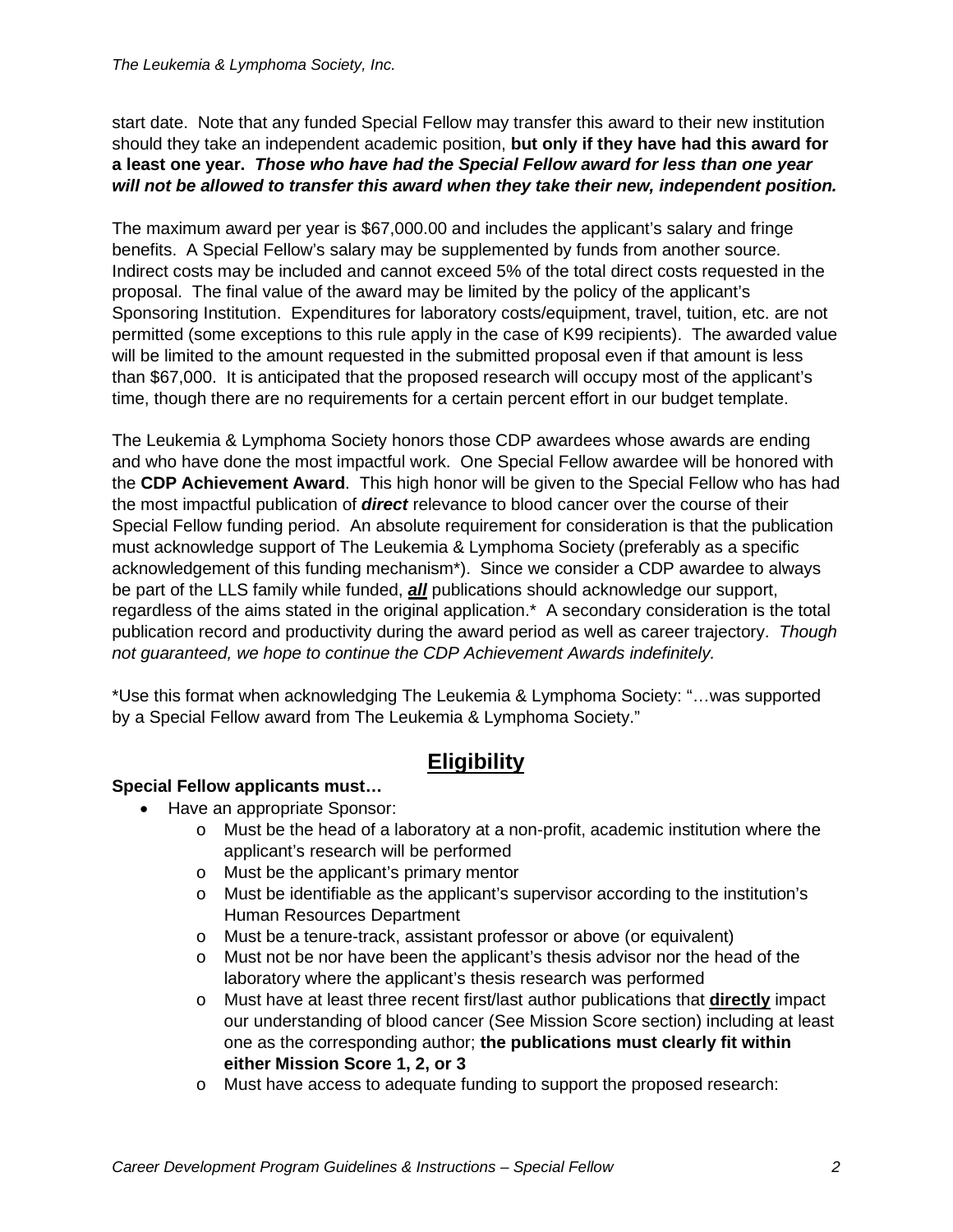- Must have substantial peer-reviewed research support, which generally is an R01 (Sponsor *must* be the PI or co-PI); other acceptable support must have a minimum of \$200,000 per year for a period of at least 3 years
- In rare situations, substantial and sustained institutional support beyond a startup package when other funding is not available
- Transitional funding (e.g., R00) may not be used for eligibility purposes
- **Funding listed for eligibility purposes must not end prior to the award start** date

### **Special Fellow applicants must also…**

- Be a postdoc in their Sponsor's lab by the award start date
- Not be in a graduate program at the award start date
- Have a least one first author, full length (which may include short reports), peerreviewed, primary research publication available on PubMed by the full application due date\* (*Not* including reviews, perspectives, conference/meeting presentations or abstracts, etc.)
- Have a *total* of postdoctoral experience that is at least 3 years, but no more than 5 years at the time of the award start date (see below for more details)
- Not have any unexplained gaps in training
- Explain all positions and titles from the end of graduate or medical training in the Other Information section of the eligibility template; this is particularly critical for training that does not follow the standard US-based training and for unusual position titles
- Explain, where appropriate, eligibility window extension requests in the Eligibility Window Extension section of the eligibility template, which may *only* be used to request expansion of the window of eligibility describing any of the following\*\*:
	- o Dates of parental leave
	- o Dates of military service
	- o Dates related to Visa issues caused by governmental delays

\* Peer reviewed manuscripts that are *fully* accepted by the eligibility due date are acceptable. A copy of the letter from the journal must be provided to LLS by the eligibility due date, and the manuscript must be published online (PubMed and/or on the journal's website) by the full application due date for eligibility to be accepted and for the full application to be reviewed.

\*\*See Pauses to the Eligibility Clock section for complete details.

## **Position Title**

The Special Fellow award is intended for early/mid-stage postdoctoral fellows. Generally, position titles must be "postdoctoral fellow," "fellow," or "instructor." Other titles may be acceptable based on the applicant's institutional rules, as long as the position is equivalent to a mentored postdoctoral fellow/instructor; this position must be explained in the eligibility form. Applicants whose title significantly differs from the above examples must have a letter submitted by the full application deadline explaining the position and the terminology. This letter must come from the appropriate institutional representative that is in a position to explain this (e.g., Human Resources).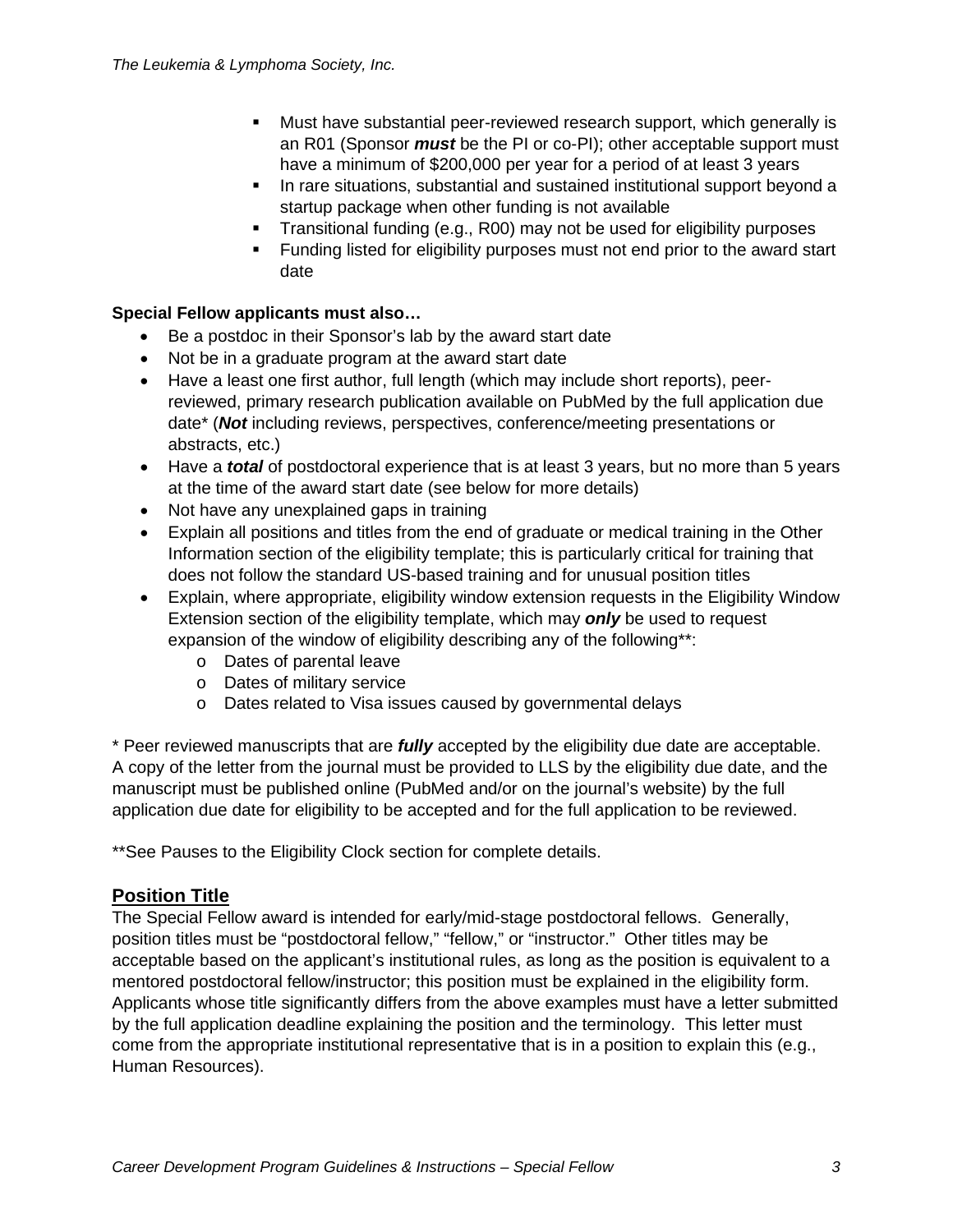# **Citizenship**

The program welcomes applications worldwide from appropriate academic institutions and investigators of any nationality.

## **Degree**

Applicants must hold a PhD, MD, DVM, or equivalent degree by the full application start date. Applicants may not be in a degree-granting program at the award start date.

| <b>Eligibility Outline for 2021-2022 Application Cycle</b> |
|------------------------------------------------------------|
|------------------------------------------------------------|

|                                                                     | <b>Scholar</b>                    | Scholar in<br><b>Clinical</b><br><b>Research</b> | <b>Special</b><br><b>Fellow</b><br>$(2-year)$ | <b>Special</b><br><b>Fellow</b><br>$(3-year)$ | <b>Fellow</b>                     |
|---------------------------------------------------------------------|-----------------------------------|--------------------------------------------------|-----------------------------------------------|-----------------------------------------------|-----------------------------------|
| <b>Degree</b>                                                       | MD, PhD,<br>DVM, or<br>equivalent | MD, PhD,<br>DVM, or<br>equivalent                | MD, PhD,<br>DVM, or<br>equivalent             | MD, PhD,<br>DVM, or<br>equivalent             | MD, PhD,<br>DVM, or<br>equivalent |
| <b>Earliest oral thesis</b><br>defense date                         | N/A                               | N/A                                              | <b>June 30,</b><br>2017                       | June 30,<br>2018                              | June 30,<br>2019                  |
| <b>Most recent oral</b><br>thesis defense date                      | N/A                               | N/A                                              | <b>June 29,</b><br>2018                       | <b>June 29,</b><br>2019                       | Full<br>application<br>due date   |
| <b>Independent faculty</b><br>position required?*                   | Yes                               | Yes                                              | <b>No</b>                                     | <b>No</b>                                     | <b>No</b>                         |
| <b>Earliest start date of</b><br>independent<br>position*           | January 1,<br>2014                | January 1,<br>2012                               | N/A                                           | N/A                                           | N/A                               |
| <b>Most recent start</b><br>date                                    | January 1,<br>2020                | January 1,<br>2018                               | N/A                                           | N/A                                           | N/A                               |
| <b>Applicant R01-level</b><br>funding required?**                   | Yes                               | No***                                            | <b>No</b>                                     | <b>No</b>                                     | <b>No</b>                         |
| <b>Sponsor R01-level</b><br>funding required?***                    | N/A                               | N/A                                              | Yes                                           | Yes                                           | Yes                               |
| At least 1 first<br>author, publication<br>required?****            | Yes*****                          | Yes*****                                         | Yes*****                                      | Yes*****                                      | Yes*****                          |
| At least 1<br>corresponding<br>author, publication<br>required?**** | Yes*****                          | <b>No</b>                                        | <b>No</b>                                     | <b>No</b>                                     | <b>No</b>                         |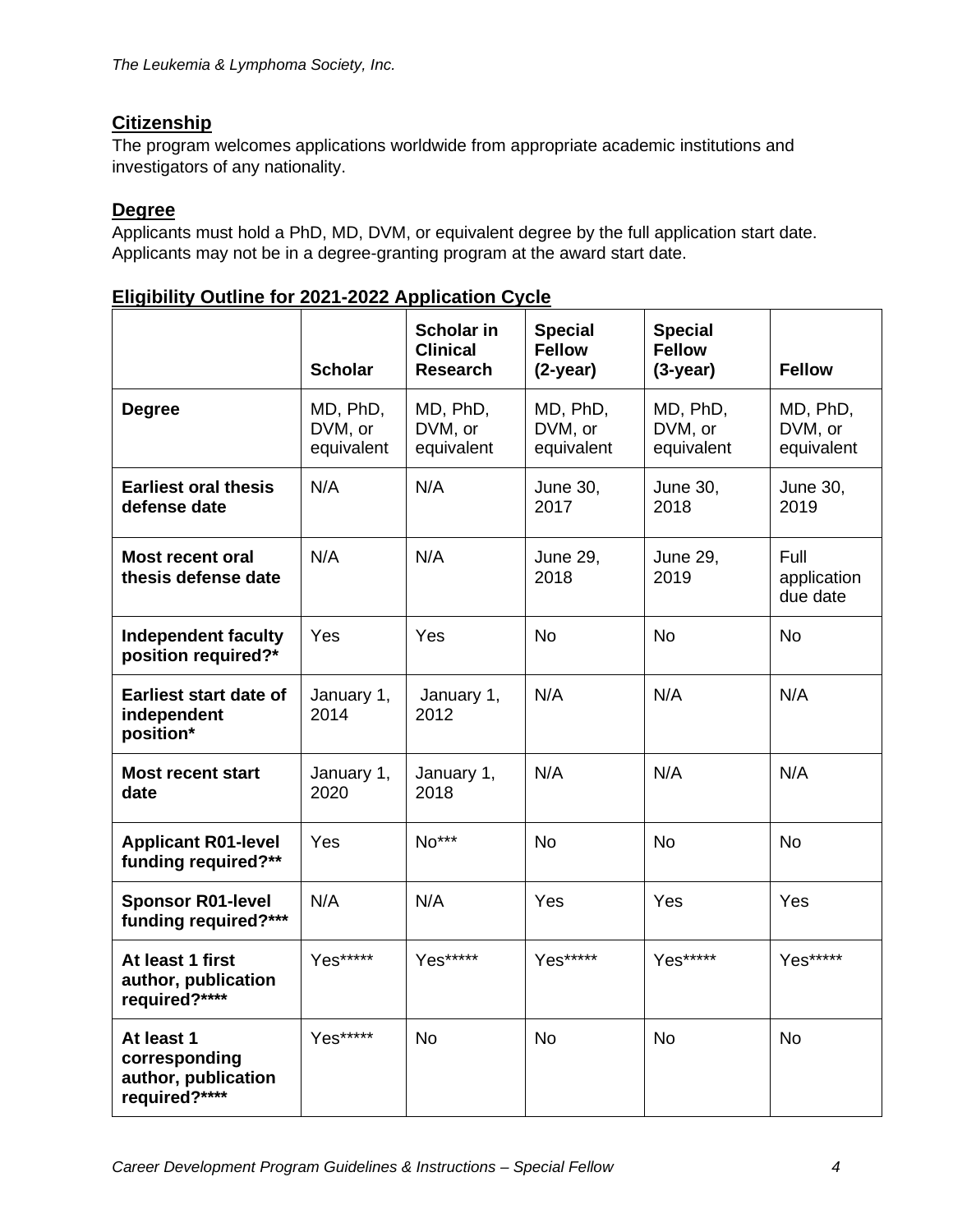\*Mentored faculty positions (e.g., Instructor) do not count as independent \*\*See Research Support Requirement section

\*\*\* Funding may come from any source, but must be able to fund the active/proposed studies \*\*\*\*Full length, primary research publication (no reviews, perspectives, conference/meeting presentations or abstracts)

\*\*\*\*\*Peer reviewed manuscripts that are *fully* accepted by the eligibility due date are acceptable. See Eligibility section.

#### **Experience/Eligibility Clock**

Applicants must have a *total* of postdoctoral experience that is at least 3 years, but no more than 5 years at the time of the award start date (see Eligibility Outline table).

For those with only a PhD as their doctoral degree, postdoctoral experience is measured from the oral thesis defense date. When there is no required oral thesis defense, other events signaling the end of graduate training will be considered. In these cases, details must be provided in the Other Information section of the eligibility form. In all cases, but typically after a successful oral thesis defense, LLS starts the eligibility clock as soon as an institution considers a former graduate student as having a PhD.

For those with an MD (or MD/PhD), postdoctoral experience is measured when post-MD research training is sustained at greater than 50% of the time. This is generally the 2<sup>nd</sup> or 3<sup>rd</sup> year of the Hem/Onc Fellow period. Time in *clinical* training, where applicable, does *not* start the eligibility clock.

In rare cases, those with an MD (or MD/PhD) may perform postdoctoral research training after the first doctoral degree but *prior* to starting residency/fellowship clinical training. *This is counted as postdoctoral training for the purposes of this calculation.*

#### *There must be no unexplained gaps in training.*

In some cases, LLS may ask the applicant to provide a letter from any applicable institution confirming date(s).

#### **For all applicants:**

- **All** postdoctoral research experience is counted against the eligibility clock.
- Time **in** *any* **laboratory as a postdoctoral fellow (or equivalent) is counted; the eligibility clock does** *not* **start with the start date in your current laboratory.**

LLS support for Special Fellows may not extend total postdoctoral research training (excluding clinical training) beyond 7 years. Applicants who receive a Special Fellow Award will receive either two or three years of funding to comply with this requirement.

#### **Pauses to the Eligibility Clock**

The following events may be used as a pause to the eligibility clock:

- Parental leave
- Military service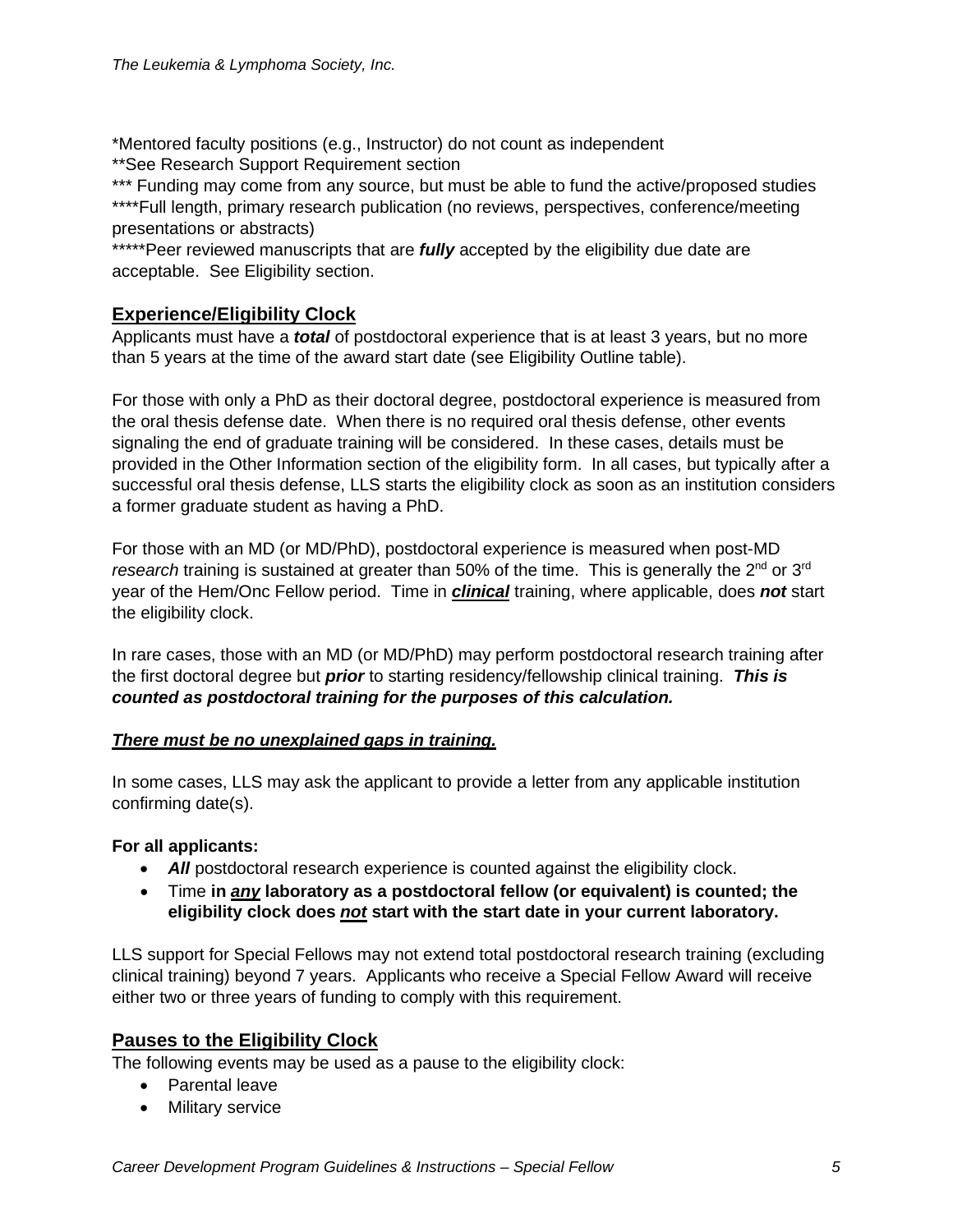• Visa delays that are caused by governmental agencies\*

These events, including dates, must be stated in the Eligibility Window Extension section of the eligibility form. A letter from your current Sponsor or former advisor stating the nature of the leave or Visa delays and the associated dates should be sent to [researchprograms@lls.org](mailto:researchprograms@lls.org) by the full application deadline.

#### *There are no other acceptable pauses to the eligibility clock.*

The eligibility window extension's purpose is to provide equal opportunity to those whose research is unavoidably delayed. Those on parental leave or fulfilling military service are not performing research. *Some* who are applying for a Visa to do their postdoctoral research in another country *may* have a temporary disruption of their research and if so, LLS will consider this using the below guidelines.\*

\*The eligibility window may be extended for unavoidable Visa delays. Those requesting such an extension must abide by these rules:

- The Visa application must have been submitted within 90 calendar days of their oral thesis defense date (or equivalent) or the end of their clinical training.
- Additions to this 90-day rule may be extended for another 90 days under specific circumstances to abide by governmental or institutional rules. The original steps in the Visa application process must be documentable and within the first 90 days mentioned in the first bullet point.
- Documentation is required. This may include documents from the government and the institution, as well as original email correspondence. All documents should be sent as an attachment to [researchprograms@lls.org.](mailto:researchprograms@lls.org)
- Eligibility extensions are not given for Visa applicants who have decided to stay on in their graduate lab for an extended period, nor will extensions be given for those transferring to a second postdoctoral position.

#### **Career Trajectory**

LLS encourages applications from Special Fellow candidates with diverse scientific backgrounds and who wish to pursue a career path that is beneficial to blood cancer patients. The Sponsor letter should detail the training plan for this career path. *Applicants who are not pursuing a career in blood cancer research should not apply.*

#### **Institution Affiliation**

Applicants must be affiliated with a non-profit academic institution at the time funding commences and for the duration of the award.

#### **Research Support Requirement**

Special Fellow Awards generally fund only salary (see the K99 discussion in the Other Career Development Support section for an exception). Applicants must have a Sponsor who is a PI or co-PI on active grant(s) (peer-reviewed, national-level; substantial, multi-year funding\*) to support the research proposed in the application (or related research). Sponsors may have transitional awards, but these awards cannot be used for eligibility purposes. Funding cannot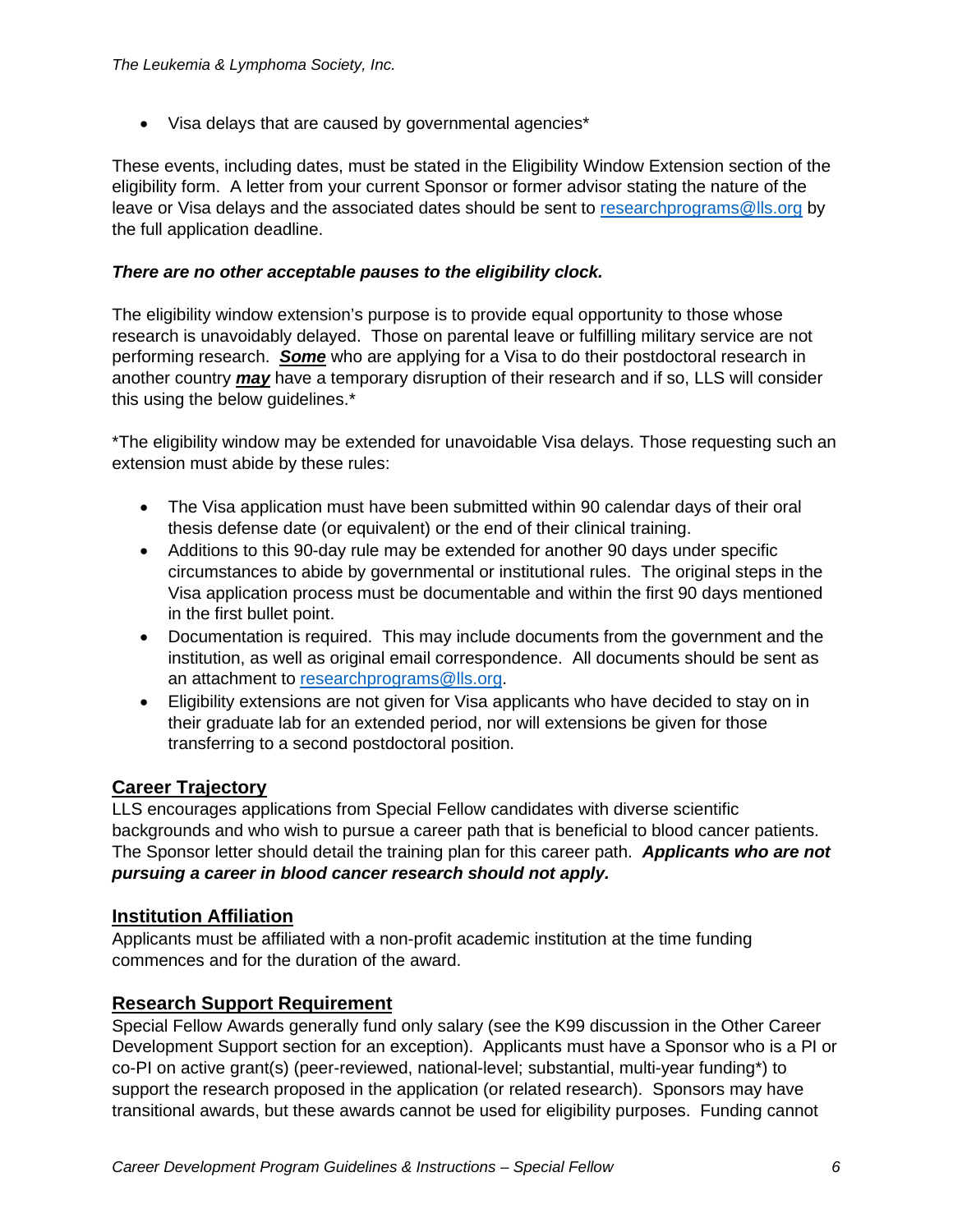be only startup funds. In rare cases, research support may come from substantial and sustained institutional support beyond a startup package when other funding is not available. This funding must be directly earmarked to the Sponsor and must not be general institutional funds that are divided among multiple faculty. The presence of funding will be assessed at the eligibility phase, while the details of the Mission-relevance of that funding will be assessed after full application submission. In cases where such funding starts after the eligibility due date but by the CDP funding start date, the applicant must send evidence from the funding agency of the award details to [researchprograms@lls.org](mailto:researchprograms@lls.org) (including funding agency, type, award amount, and start date). This must be received by LLS by the full application due date.

\*Funding typically will be an R01. However, funding which is at least \$200,000/year for at least 3 years is sufficient to qualify.

#### **Research support that ends prior to the award start date may not be used as evidence of adequate support.**

It is expected that there will be overlap of CDP applications with their Sponsor's currently funded grants. In some circumstances, a Special Fellow's proposal may have overlap with an application submitted by their Sponsor to LLS during the same application cycle. In these cases, the applicant must show that there is *current* funding to support their research (since CDP is salary only). Though we may consider such proposals, it is likely they will have a higher bar to reach during the review process. Contact [researchprograms@lls.org](mailto:researchprograms@lls.org) for questions about specific proposals.

## **Application Limitations**

Applicants may only submit one application. A Sponsor can only be a Sponsor on one Special Fellow submission in any given application cycle. A Sponsor may sponsor one Special Fellow, one Fellow, as well as multiple Scholar applicants in each application cycle. There is no limit to the number of applications submitted from a specific institution. It is acceptable for a Sponsor who currently has active Fellow and/or Special Fellow awardees in their lab to sponsor a Special Fellow applicant during another award cycle. *You are required to coordinate with your Sponsor to be sure that there is only one Special Fellow application coming from the same lab during this application cycle.*

#### **Other Career Development Support**

No other equal or better career development-type award (as measured by the total award amount) may be held at the time of the award start date. If an equal (or better) career development-type award is activated after receiving a Special Fellow Award, the LLS award must be relinquished. Those who have previously held an equal (or better) career development-type award *may* apply for a CDP Award.

The exception to this rule is when an applicant has a K99 award. Current K99 awardees may apply for a Special Fellow award, and current Special Fellow awardees may accept a K99 award and keep the CDP Award, pending LLS approval. Certain information, including the aims of the K99 award, must be provided to LLS to ensure that the K99-funded research is directly relevant to LLS's Mission. Funding may be conditionally approved pending review of publicly available information once the K99 is activated. Funding from the Special Fellow Award may be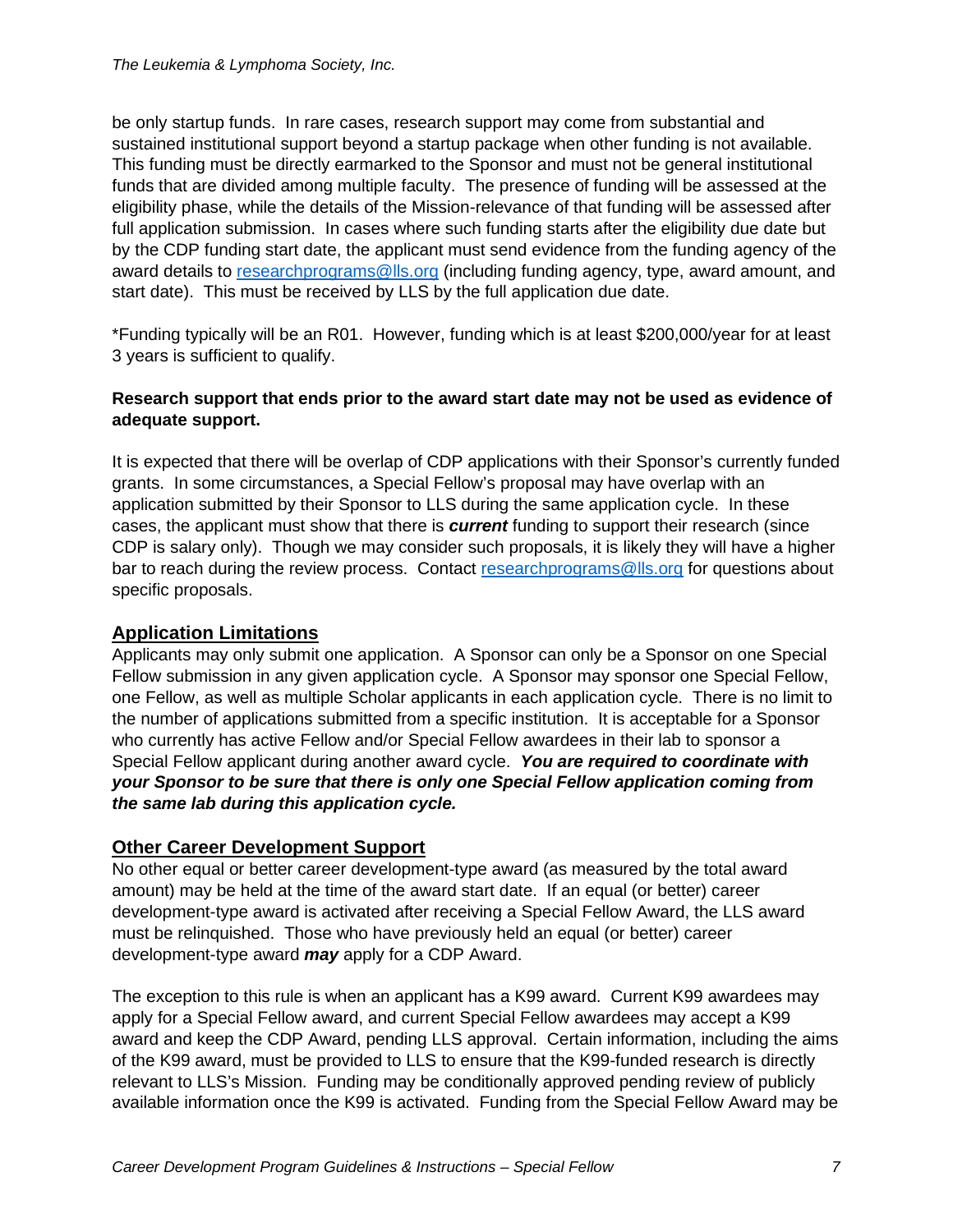used for any purpose related to the CDP application/award, whether it be awardee salary, technician salary, or research supplies, pending LLS approval. Note that the NIH/NCI has its own approval process. It is recommended that Special Fellow applicants and Special Fellow awardees notify LLS of any developments in the K99 application process. Contact [researchprograms@lls.org](mailto:researchprograms@lls.org) for questions about LLS's approval process for holding both awards.

If a career development-type award (of lower total value) is held by the applicant, this funding may be held concurrently with the LLS award at LLS's discretion, should the LLS award be funded. In all such cases, the LLS funding may only be used to support the applicant/awardee's salary. In addition, an absolute requirement is that the other funding must support blood cancer research. Funding from organizations that are focused on diseases other than blood cancer may not be held concurrently with the Special Fellow award. This requirement reflects the necessity that Special Fellow's research should be fully (or largely) focused directly on blood cancer.

## **Transfers**

The application must be designed from the perspective of where the research will be performed. If a transfer to a different lab with a different Sponsor (within the same institution or at another institution) is being considered during the application process, the applicant must submit the application based on work that will be performed in the new laboratory and obtain the appropriate signatures from the new destination. Transfers to a new institution but with the *same* Sponsor are usually acceptable but must be approved by LLS. Transfers may be allowed after the award start date; however, transfers undergo a review, *and thus their approval is not guaranteed.* In addition, the Special Fellow Award is issued to an individual, and is not transferable to another person. Please notify LLS at least 30 days prior to the transfer date by contacting [researchprograms@lls.org.](mailto:researchprograms@lls.org)

## **Change in Applicant or Awardee's Status**

Applicants who are postdoctoral fellows or mentored faculty (e.g., instructors) are eligible to apply. However, Special Fellow awardees cannot be independent faculty members and hold the Special Fellow award within the first year of funding. Awards will not be given to those with independent positions, and those already funded must terminate their award at the time they transition to independence *if within the first year of funding*. LLS must be notified as soon as any change in status is contemplated. LLS reserves the right to require the return of any funds given after the start of an independent position if this change occurs within the first year of funding. Any funds dispersed after this change in status making the awardee no longer eligible must be returned to LLS.

It is anticipated that Special Fellow applicants will be contemplating applying for independent positions, and LLS encourages this career progression. Special Fellow awardees who have been in their Sponsor's laboratory as a mentored fellow/instructor for one year (after the award start date) are allowed to carry their funding with them should they receive an independent faculty-level position.

#### *This award is not intended for those who are likely to obtain an independent position prior to one year after the funding start date.*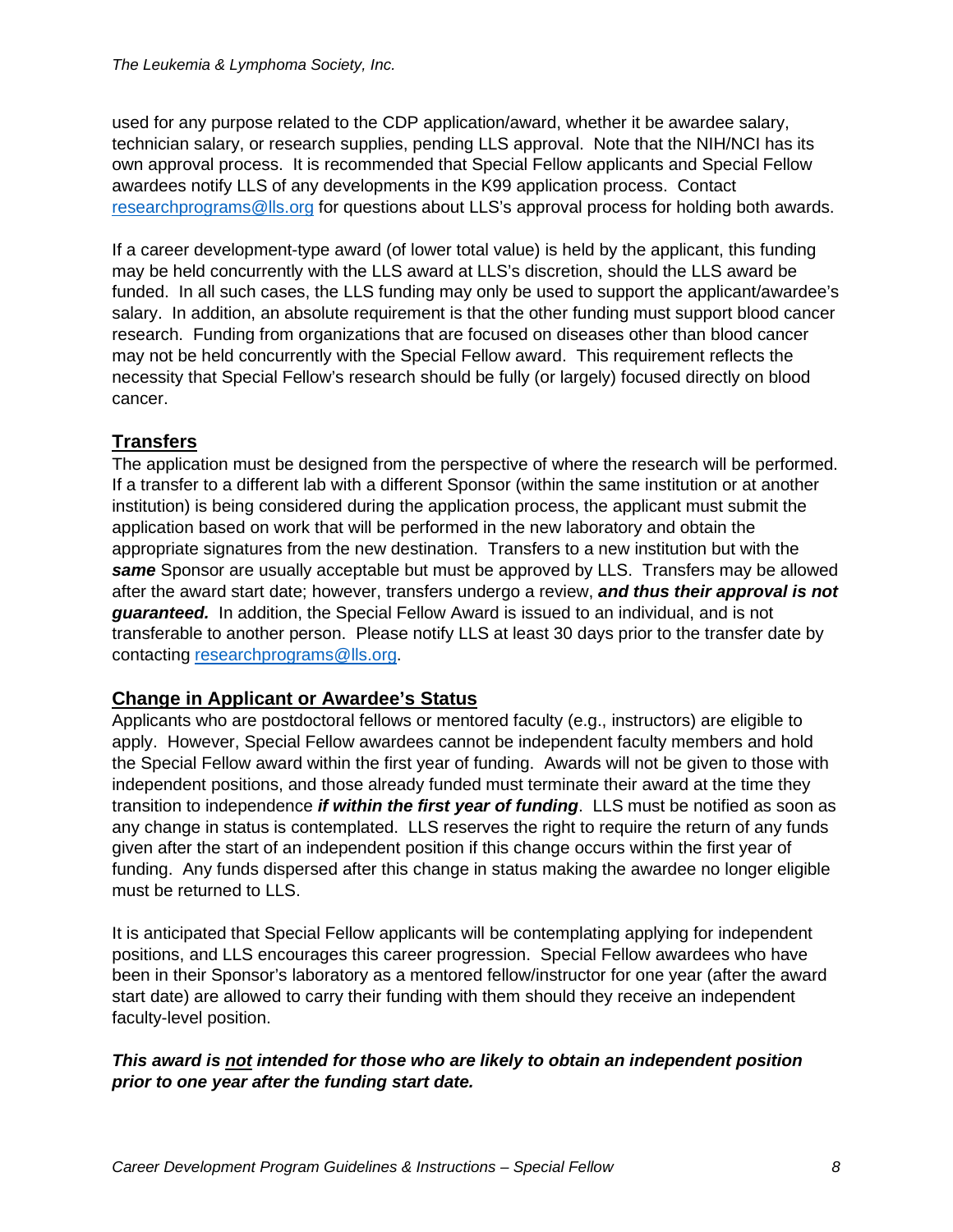# **Mission Relevance**

## **General**

The purpose of LLS's CDP award mechanism is to support scientists who are pursuing a career in blood cancer research and/or treatment. Thus, the research of the applicant must address questions that are *directly* relevant to hematologic malignancies and/or relevant premalignant conditions/states. Relevance is determined by the experimental approach. The environment to pursue this research program must also be appropriate.

*Correlation of a biological phenomenon with blood cancer is not sufficient evidence of relevance to LLS's Mission unless there are experiments to directly address this correlation.*

*Special Fellow applicants whose Sponsors do not have an established record of publications and funding demonstrating a commitment to blood cancer research will be*  **disqualified** *without full review.*

*In prior CDP application cycles, multiple Special Fellow applicants were eliminated prior to full review for lack of direct blood cancer relevance of their current/proposed research and/or lack of appropriate blood cancer research experience of their Sponsor.*

The proposed experiments must seek to answer questions about blood cancer or normal blood cell function of direct relevance to blood cancer. These experiments must use blood cancer patient samples, blood cancer cell lines, or mouse models appropriate for blood cancer. Research using other model systems must make it clear why those model systems are being used to address questions of direct relevance to blood cancer and why they are better suited than standard blood cancer models*. The environment and expertise provided by the Sponsor must be appropriate to perform the blood cancer-relevant work.* There must also be funding support for this research (see Research Support Requirement section).

#### **Post-Award Adherence to Aims**

CDP Awards are selected in part based on the aims in the application. LLS requires any substantial change to aims of funded awards to be approved by LLS to continue receiving funding. LLS understands that science does not progress in a direct path, and thus minor changes to the aims need not be approved by LLS (but should be indicated in annual progress reports). **Changes to the aims that substantially reduce the impact of the research on LLS's Mission will not be approved and funding may be reduced or eliminated. Changes to aims without prior approval from LLS may also result in elimination of LLS funding.**  Therefore, it is highly recommended that aims in the application be carefully crafted in terms of feasibility and blood cancer relevance, and that they are aims you intend to pursue. Careful consideration of aims during the application process will enhance the ability to modify research directions in a Mission-relevant fashion, should the need arise after funding commences.

*Funded Special Fellows who do not show evidence of progress on blood cancer-relevant research may be terminated early at LLS's discretion. Progress is evaluated by LLS scientific staff during annual Progress Reports, which may include an analysis of publicly available information regarding publications and meeting presentations.*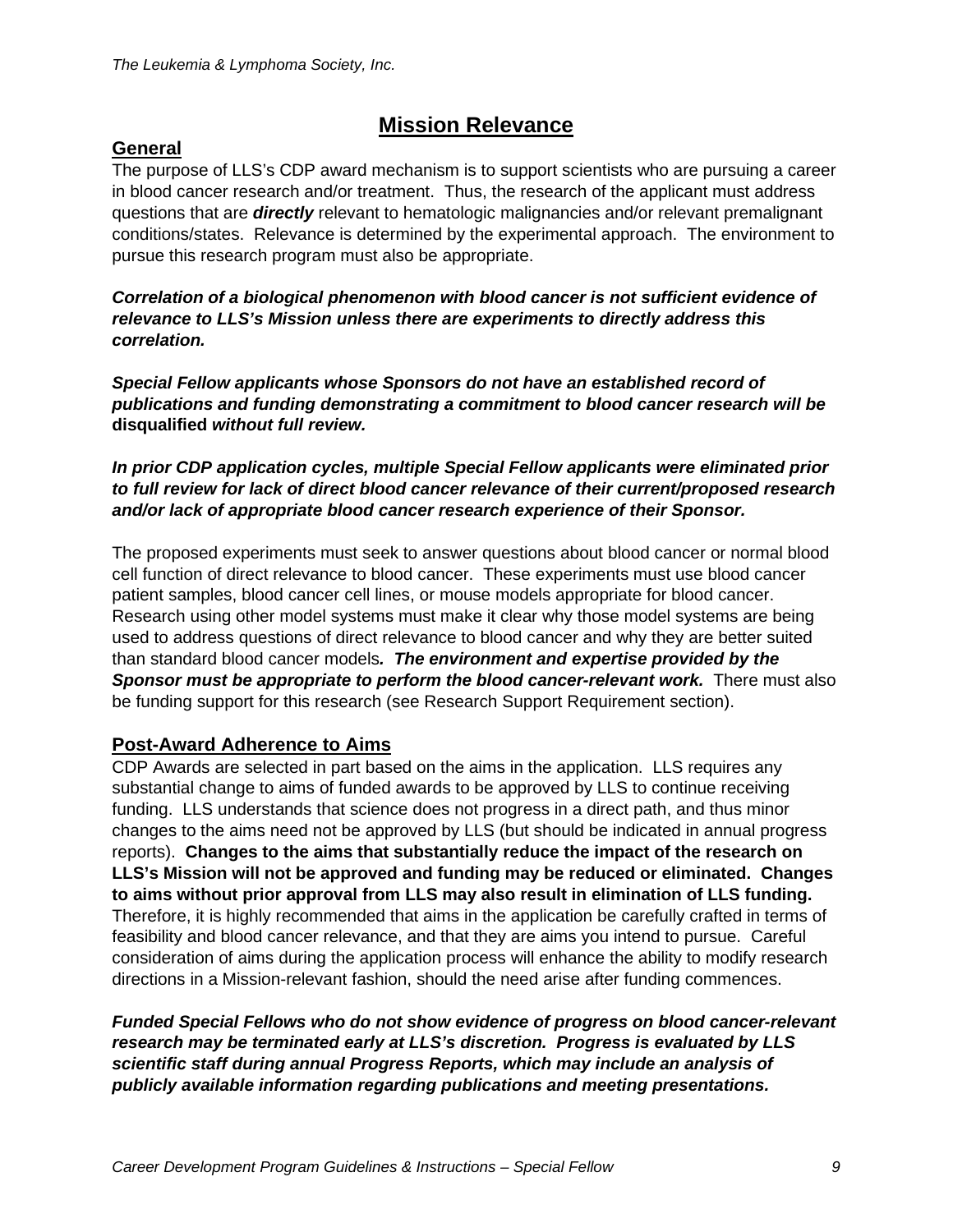## **Key Publications of Sponsor Demonstrating Contributions to Blood Cancer**

Special Fellow applicants must provide a description of publications that best highlight their Sponsor's contributions to the understanding of blood cancer or normal blood biology having *direct* relevance to blood cancer. **Three publications from the past 10 years must be presented in the full application document**. The Sponsor must have expertise in blood cancer. This information will be used to determine the qualifications of the Sponsor to mentor the applicant's blood cancer-relevant research career.

These publications must:

- directly correlate with Mission Scores of 1, 2, or 3 (see Mission Score section)
- have the Sponsor as the corresponding author on all of these publications; for less experienced Sponsors, the Sponsor must be the corresponding author on at least one publication but then must be first author on the others
- be primary research publications
- be available on PubMed by the full application due date

These publications must not:

- have only an indirect relation or no relation to blood cancer
- be review articles
- be manuscripts that are not available on PubMed on the full application due date

#### **The applicant should get input from the Sponsor, but this section must be written by the applicant.**

# **Review Process & Applicant Notification**

CDP applications are reviewed by an independent, voluntary panel of experts.

Review criteria for **Special Fellow** applications include:

- *Direct* relevance of proposed research to blood cancer
- Likelihood of the applicant pursuing a career in blood cancer research
- Prior accomplishments of the applicant (*graduate* research of the applicant need *not* be blood cancer-based)
- Qualifications of the Sponsor to mentor the applicant in blood cancer research or normal blood biology that is directly relevant to blood cancer
- Scientific quality of the proposal
- Access to applicable key materials and models, including patient materials, animal models, drugs, etc., to demonstrate feasibility of proposed experiments
- Clarity of presentation
- Clear and robust training plan from the Sponsor
- Demonstrated need for continued funding with a clear trajectory to an independent career within a few years

Based on these criteria, the application receives a Priority Score based on the NIH scoring system.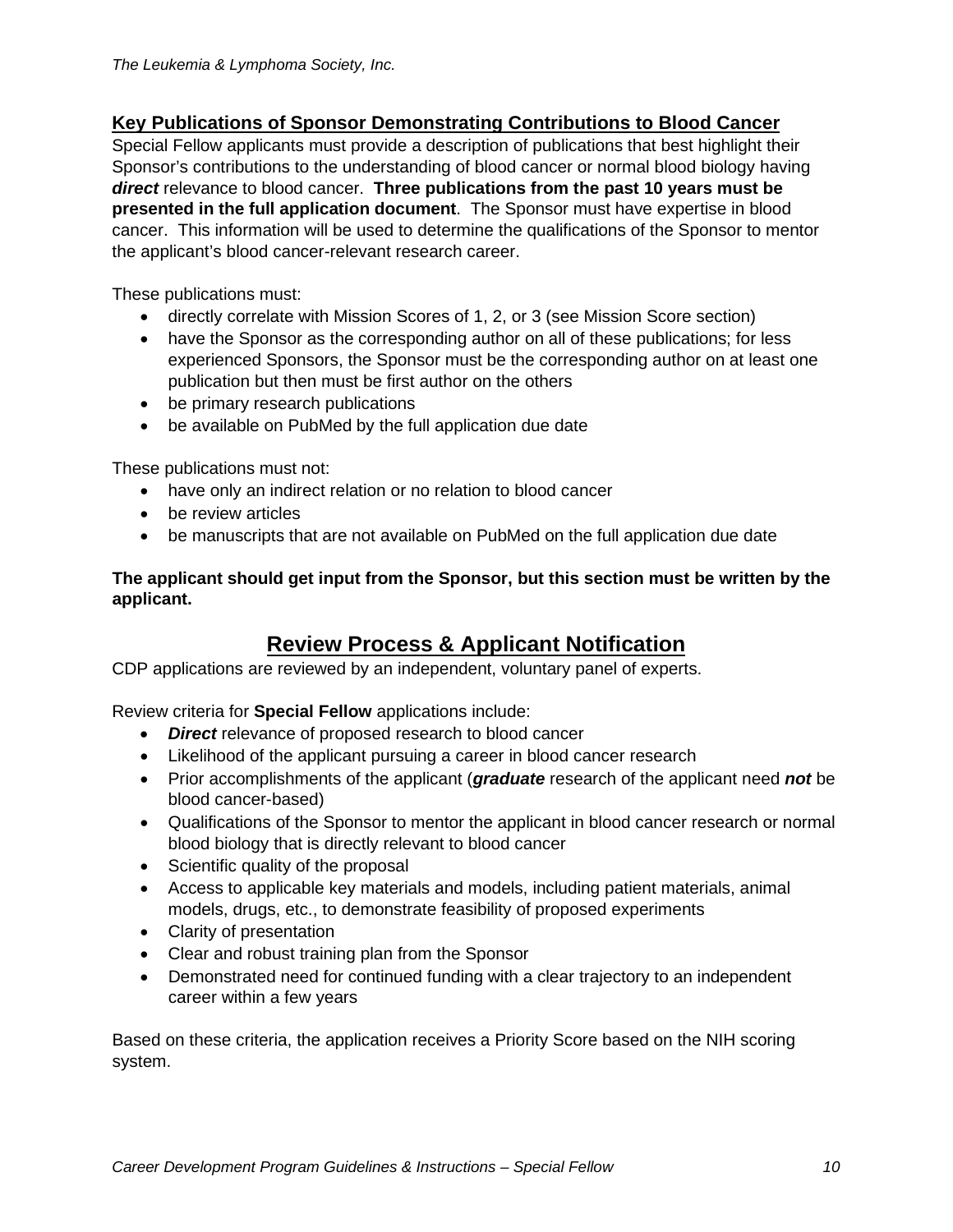## <span id="page-11-0"></span>**Mission Score**

The applicant also receives a **Mission Score** to measure adherence of the application to LLS's Mission of curing blood cancer. CDP Awards must focus on those questions of *direct* relevance to blood cancer, which may include questions of normal blood biology. *Research on normal blood biology must have a clear relevance to blood cancer.* The Mission Score will be assigned based on the overall focus of the application.

#### *Proposals that do not have clear relevance to blood cancer will be disqualified without full review.*

**Mission Score of 1:** Research that directly investigates the pathogenesis, diagnosis, or treatment of hematologic malignancies and/or relevant premalignant conditions/states. In addition, at least some experiments must include patients, and/or patient materials (including PDX models). In rare cases when patient materials are not obtainable by the scientific community, the most appropriate animal model may be used.

**Mission Score of 2:** Research that directly investigates the pathogenesis, diagnosis, or treatment of hematologic malignancies and/or relevant premalignant conditions/states. In addition, at least some experiments must use blood cancer cell lines and/or animal models of blood cancer.

**Mission Score of 3\*:** Proposal that investigates basic mechanisms directly relevant to normal blood cell development, hematopoietic stem/precursor cell function, or immune responses that are *directly* relevant to blood cancer. These studies must have the intention of improving our understanding of blood cancer and must use appropriate models to understand these mechanisms in blood cells.

**Mission Score of 4\*\*:** Proposal that investigates pathological processes that may be associated with blood cancer. These studies do not have the intention of improving our understanding of blood cancer, nor do they use appropriate models to understand these mechanisms in blood cells.

**Mission Score of 5\*\*:** Proposals that investigate processes not directly associated with blood cancer or normal blood cell development/function.

\*Proposals with a Mission Score of 3 are rare. Investigators interested in biological/pathological processes in blood cancer will generally be actively engaged in research that at least partially qualifies as a Mission Score of 1 or 2.

\*\*Applications with a Mission Score of 4 or 5 will be eliminated without full review.

After the review panel meeting, Mission-relevant applications (Mission Scores 1, 2, and 3) will be rank-ordered based on their Priority Score and those within or near the payline will be presented to LLS's oversight committees for approval. Funding will be based on ranking, Mission Scores, and LLS priorities. Funding status is relayed by email only and is not available by phone. All Priority Scores are confidential and are available only to LLS oversight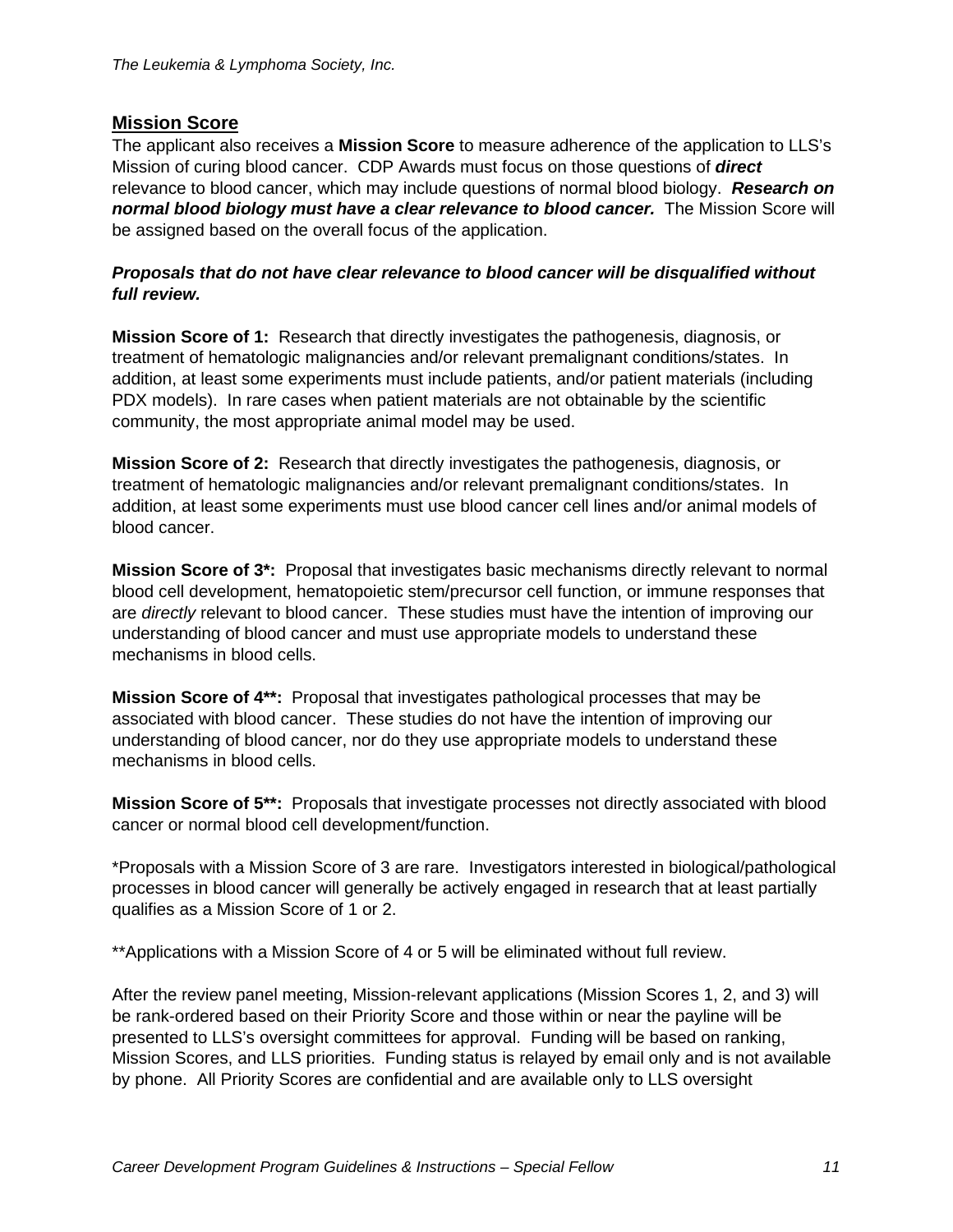committees and staff. Brief, anonymous feedback from the review panel may be provided but only when available.

Applicants can see the status of their application on the [LLS Research Portal.](https://lls.fluxx.io/) Up until final decisions are made, the status will be "Under Review." After final decisions are made, the status will either be "Awarded" or "Waitlist" or "Not Funded." Please do not call or email regarding status updates.

| <b>Phase</b>                              | <b>Date</b>                                                                |
|-------------------------------------------|----------------------------------------------------------------------------|
| Eligibility Phase: open                   | August 16, 2021                                                            |
| <b>Eligibility Phase: close</b>           | November 1, 2021, 3:00 PM (ET)                                             |
| Eligibility determination<br>by LLS staff | Rolling                                                                    |
| Notification of eligibility               | By November 8, 2021<br>(typically within 5 business days after submission) |
| Abstract Phase: open                      | Immediately after eligibility is approved                                  |
| Abstract Phase: close                     | November 15, 2021, 3:00 PM (ET)                                            |
| Full Application Phase: open              | Immediately after Abstract Phase submission                                |
| Reference letters due                     | December 17, 2021, 3:00 PM (ET)                                            |
| <b>Full Application Phase: close</b>      | December 17, 2021, 3:00 PM (ET)                                            |
| Award Notification*                       | May 2022                                                                   |
| <b>Award Start Date</b>                   | July 1, 2022                                                               |

**Key Dates**

*\*LLS's non-negotiable Grant Agreement Terms & Conditions are available on [www.lls.org.](http://www.lls.org/)*

**The submission deadlines will be enforced.** Please note that all times are Eastern Time (ET). If any date falls on a weekend or US holiday, the deadline becomes the next business day. **There are no exceptions permitted with our deadlines.**

**It is highly recommended that submissions are done the day** *prior* **to the deadline.** Internet traffic may be slow near the deadline, which may result in difficulties in submission. In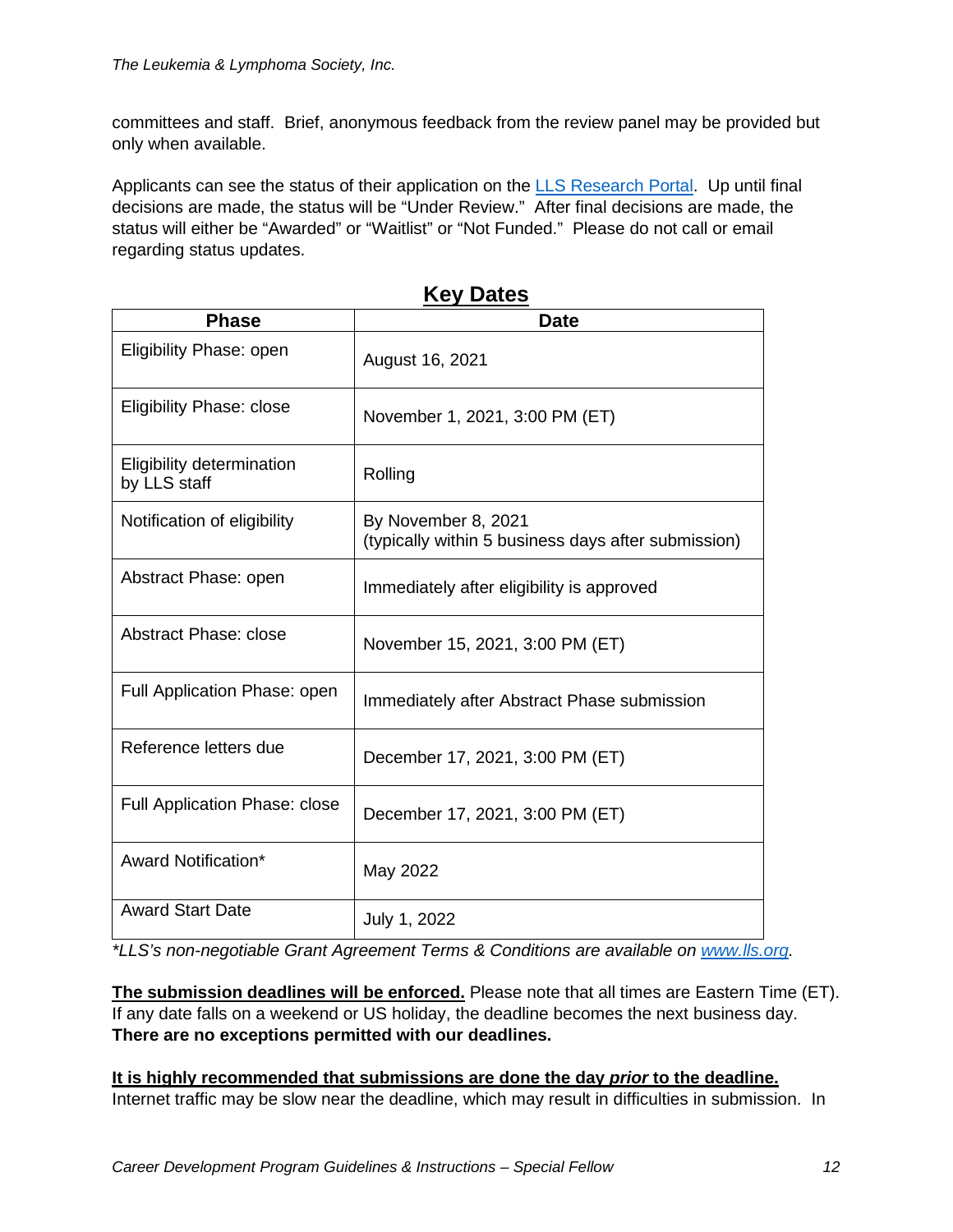addition, LLS's response time to questions may be delayed by the high volume received near the deadline. Therefore, it is imperative that any questions be posed to LLS as far ahead as possible. The [LLS Research Portal](https://lls.fluxx.io/) automatically shuts down submissions after the deadline has passed. **Late submissions due to technical difficulties will not be accepted.** Every year, a few applicants get caught with difficulty near the deadline and some are unable to submit because of these issues. The best way to avoid this problem is to submit every phase well ahead of the deadline.

# **General Application Instructions**

The CDP application process consists of 3 distinct phases: Eligibility\*, Abstract\*, and Full Application.\* Below are step-by-step instructions for applying:

- 1. Read these Guidelines & Instructions in full.
- 2. Log in to the LLS [Research](https://lls.fluxx.io/) Portal [\(https://lls.fluxx.io/\)](https://lls.fluxx.io/) and select Career Development Program. Click "Apply Now" to begin the application process (well ahead of the deadline).
	- $\circ$  If you have applied to LLS in the past, you do not need to create a new registration and can log-in with your username (email address associated with your account) and your password. If you forgot your password, simply click the "reset or create password" link and enter your email address. The system will send your username and a link to update your password.
	- o If you are a first time user to the [LLS Research Portal,](https://lls.fluxx.io/) please contact [researchprograms@lls.org](mailto:researchprograms@lls.org) so an account can be created for you.
- 3. Familiarize yourself with the [LLS Research Portal.](https://lls.fluxx.io/)
- 4. Follow the instructions on the [LLS Research Portal](https://lls.fluxx.io/) and this document to complete and submit your Eligibility. Eligibility requires completion of both the web form and the current eligibility form, which should be downloaded from the Project Document section of the web form.
- 5. You will receive an email (typically within 5 business days) notifying you of your Eligibility approval status. Once your Eligibility is approved, return to the [LLS Research Portal,](https://lls.fluxx.io/) select "New or Pending" under *Requests* on the left panel and follow the instructions on the site and in this document to submit your Abstract Phase components.
	- o You may be contacted by an LLS staff member if the information provided on your eligibility request suggests that you may be better suited for a different award category.
	- $\circ$  LLS staff will determine eligibility on a rolling basis using the criteria described in this document.
- 6. Reference letter requests are required during the Abstract Phase. Applicants are responsible for making sure that all required reference letters are submitted by their letter-writers by the Full Application deadline.
- 7. Once you have submitted your Abstract Phase information, you may immediately begin the Full Application Phase. Please carefully follow the instructions on the [LLS Research](https://lls.fluxx.io/)  [Portal](https://lls.fluxx.io/) and this document. The Full Application Phase requires completion of both the web form and the current application template, which should be downloaded from the Project Document section of the web form. **Failure to follow all application instructions may result in administrative disqualification of your application.**
	- o Contact [researchprograms@lls.org](mailto:researchprograms@lls.org) with any questions about the application that are not addressed in the [LLS Research Portal](https://lls.fluxx.io/) or this document.
- 8. Submit your Full Application to LLS prior to the Full Application deadline. We strongly recommend submitting well before the deadline, as site traffic on the day of and days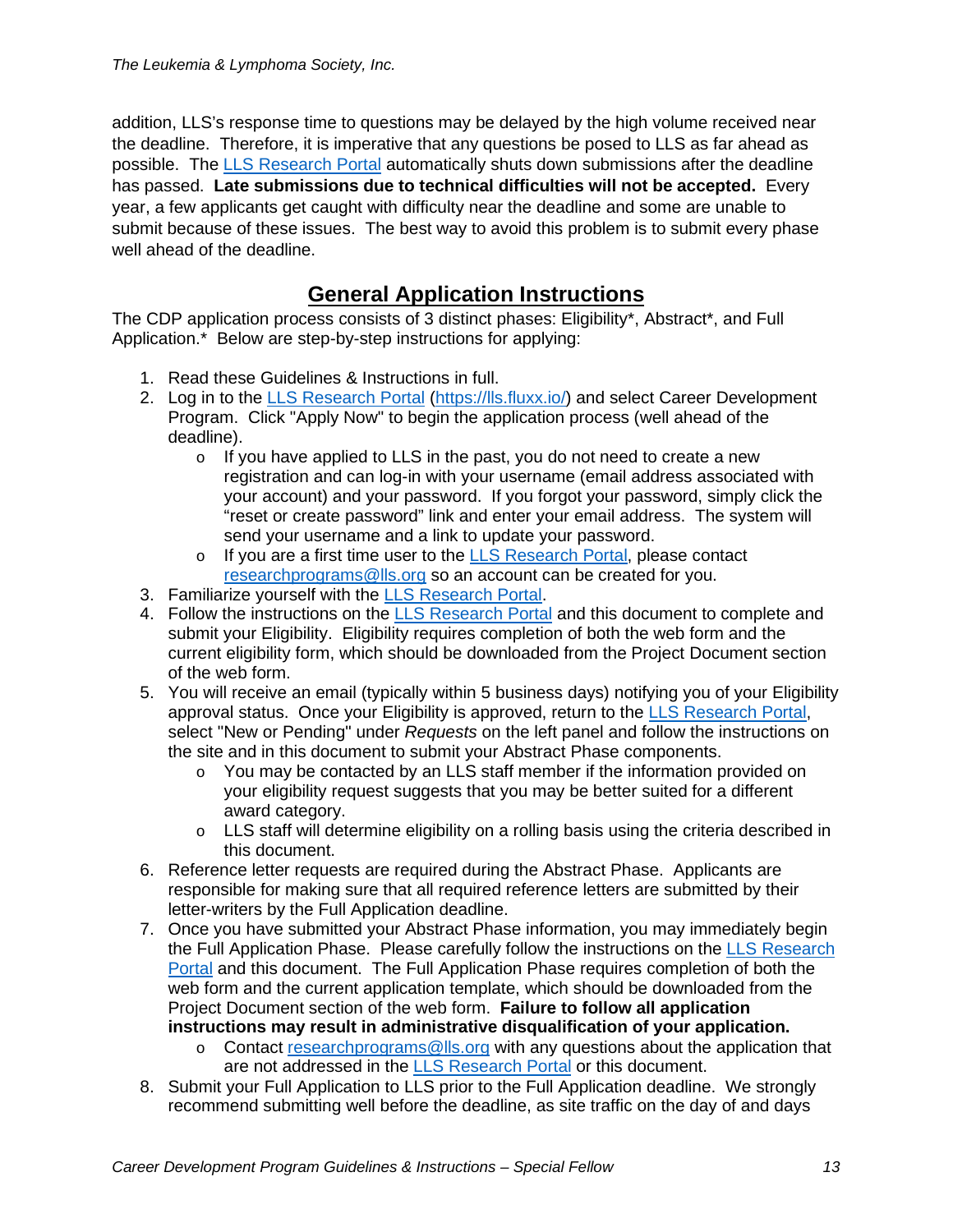leading up to the deadline will be heavy. **There are no extensions permitted to our deadlines.**

- 9. Character limits include spaces. Character and other length limits are strictly enforced on the web form and the uploaded project description template. Font must be Arial 11 pt. **If character limits and font restrictions are not adhered to, or the preset margins are altered, the application may not be reviewed.**
- 10. To create a fair process to all applicants, these Guidelines & Instructions and information on the [LLS Research Portal](https://lls.fluxx.io/) must be followed. *Do not ask for exceptions to these policies, including but not limited to exceptions to deadlines or making corrections to your document past the deadline.*

#### *Carefully check every page of your application prior to submission. You are ultimately responsible for this submission, even if someone else submits on your behalf.*

You may save your work and return to it at any time by clicking "Save." Clicking "Submit" will lock your application and prevent further modification at that stage. Contact [researchprograms@lls.org](mailto:researchprograms@lls.org) if you submit in error (must be at least one hour prior to the deadline).

At any time during the application process, including after submitting your Full Application, you can check the status of your application by logging in to the [LLS Research Portal,](https://lls.fluxx.io/) selecting your application (under *Requests* in either "New or Pending" or "Submitted"), and referring to the Status in the yellow box at the top of the page.

If you have any technical difficulties with the LLS [Research](https://lls.fluxx.io/) [Portal,](https://lls.fluxx.io/) please contact [researchprograms@lls.org.](mailto:researchprograms@lls.org)

\*Information provided at the earlier phases must match that provided at later phases. *Divergence between information provided at the Eligibility and/or Abstract Phases and information provided at the Full Application Phase may result in administrative disqualification; if not disqualified, any divergence may be shared with the review committee.*

# **Detailed Eligibility Phase Instructions**

Applicants may submit Eligibility Phase components upon opening of the program. Most eligibility information will be submitted via upload on the [LLS Research Portal.](https://lls.fluxx.io/) Eligibility will be evaluated by LLS scientific staff on a rolling basis (see the Eligibility Review section below). If eligibility is approved, the applicant may proceed to the next phase of the application process. If eligibility is rejected, the applicant may submit one more time if new information is provided and the eligibility deadline has not passed.

#### *All information requested on the eligibility form must be provided.*

*Since the applicant and Sponsor must sign the eligibility form prior to uploading, it is highly recommended that this process is started well before the eligibility deadline.*

## **Submission and Confirmation**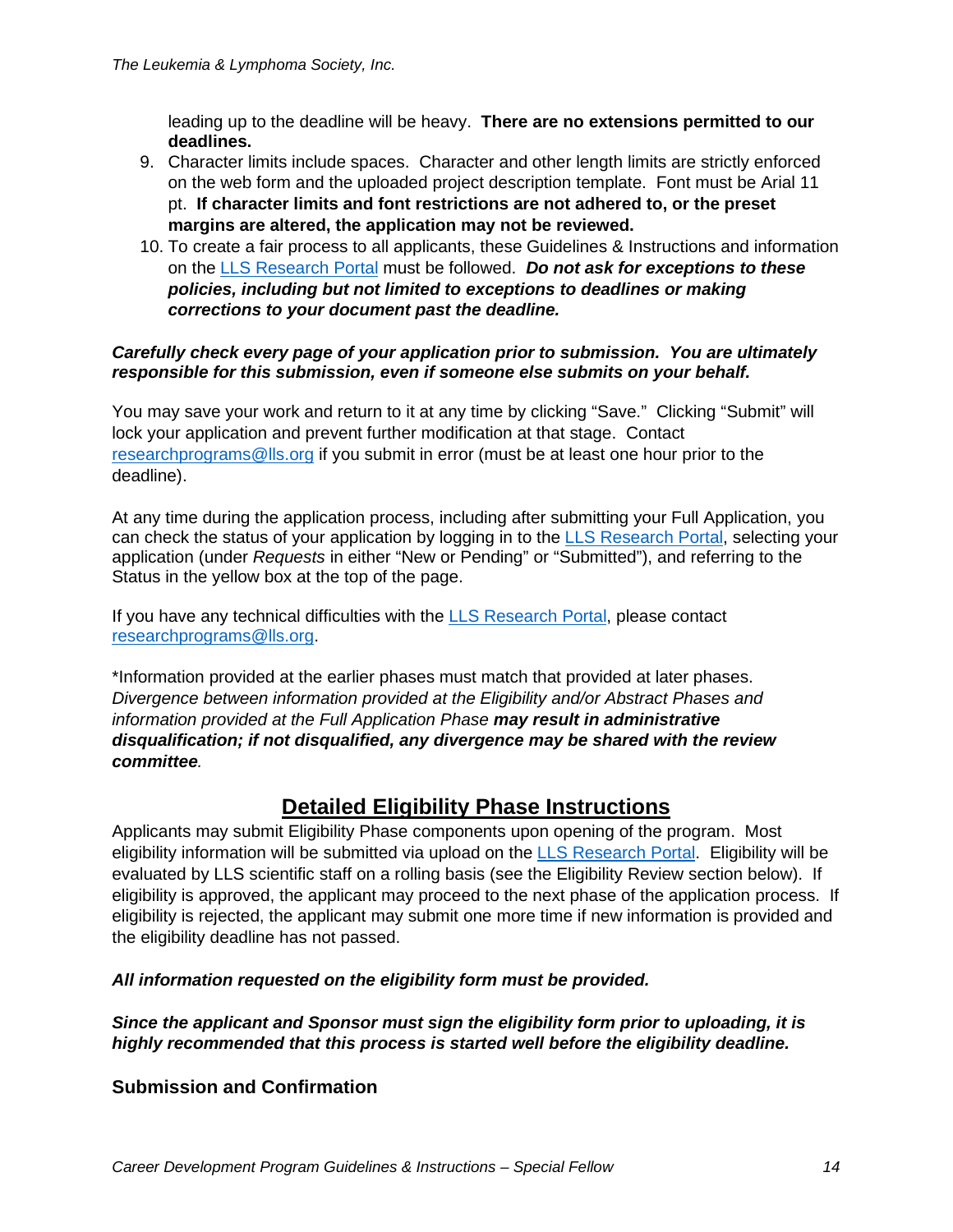You will receive an automated email stating that your information was successfully submitted within 2 business days of submission. If you have not received this email within two business days, contact [researchprograms@lls.org.](mailto:researchprograms@lls.org) **It is recommended that you confirm each stage of the application process by checking your application status on the [LLS Research Portal](https://lls.fluxx.io/)**.

#### **Eligibility Review**

LLS scientific staff will review eligibility on a rolling basis, and you will generally receive notification within 5 business days. Refer to Key Dates for details. **If you have not received notification within 5 business days, contact** [researchprograms@lls.org.](mailto:researchprograms@lls.org)

If eligibility is accepted, you will have access to the Abstract Phase.

During the Eligibility Phase, the applicant should carefully consider who will write reference letters on their behalf and alert them of the due date for these letters (See Reference Letters subsection in the Detailed Abstract Phase Instructions). Letters submitted past the deadline will not be accepted. It is therefore beneficial to have a backup letter-writer in case one of your original writers is not able to submit on time.

# **Detailed Abstract Phase Instructions**

There are two main aspects of the Abstract Phase:

- Reference Letters
- Project Information

The reference letter information can be added as soon as the application moves to the Abstract Phase. It is recommended to complete the reference letters information before starting the Project Information components, so that the writers get their submission instructions early (more details are found in the next section). Completion of the reference letters section by the applicant must happen prior to final submission of all Abstract Phase components.

#### **Reference Letters**

The applicant must have reference letters submitted on their behalf. These letters must be submitted directly by the letter-writers to the [LLS Research Portal.](https://lls.fluxx.io/) (See Initiating Blind Reference Letters below).

**It is the responsibility of the applicant to ensure that the letters are submitted in the [LLS](https://lls.fluxx.io/)  [Research Portal](https://lls.fluxx.io/) and received by the deadline. Letters received by LLS after the deadline will not be accepted.**

*If there are not at least 3 letters of reference received by the full application deadline, the application will be administratively disqualified*.

#### **Reference Letter Policies**

- Three letters are required
- It is beneficial to have a backup letter-writer in case one of your original writers is not able to submit on time
- No more than four letters will be accepted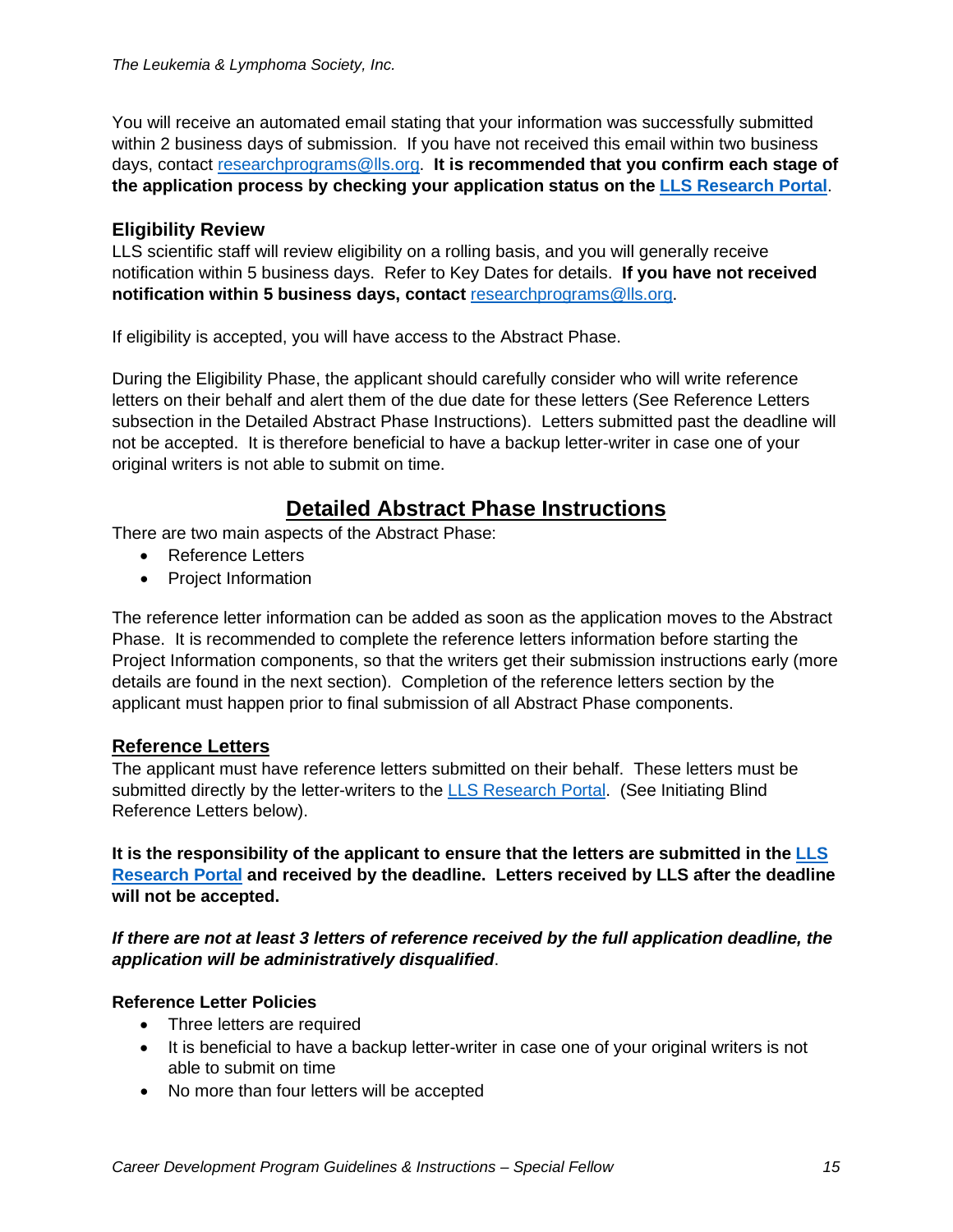- Though not required, it is beneficial to have two of the letters coming from outside your institution
- Letters are blinded to the applicant and must be uploaded directly by the writer
- **The Sponsor Letter is separate from the reference letters and therefore is** *not* **considered one of the three reference letters; Sponsor information should not be provided in the reference letters section on the [LLS Research Portal](https://lls.fluxx.io/) (see Sponsor Letter section)**

#### **Initiating Blind Reference Letters**

During the Abstract Phase, the applicant must contact those who will write their reference letters.

A section called "Request Blind Reference Letters" is available on the [LLS Research Portal](https://lls.fluxx.io/) during the Abstract Phase. For each letter-writer, press the green "+" button on the right side. A pop-up window will appear. Copy and paste the first name, last name, and email address of the letter-writer into the designated spaces. After adding this information, press "Create Recommendation." The pop-up will disappear, and an email will be automatically sent to the letter-writer. The email will contain a unique link that allows the writer to directly upload the letter to the [LLS Research Portal.](https://lls.fluxx.io/) This process is repeated for each of the letter-writers.

The email may end up in the letter-writer's spam. Therefore, after the letter-writer's information is added in the [LLS Research Portal,](https://lls.fluxx.io/) **it is critical for the applicant to follow up with each writer to be sure they received the email.** If they have not received this email within 2 business days, email [researchprograms@lls.org,](mailto:researchprograms@lls.org) and the link will be re-sent to them.

The letters will not be viewable by the applicant. However, the applicant can view reference letter status on the [LLS Research Portal.](https://lls.fluxx.io/) Prior to each letter's submission, a note will be visible to the applicant indicating that no letter is uploaded. After the letter is uploaded, this note will change to indicate that the letter has been submitted.

#### **Project Information**

Provide the following after completing the initiation of blind reference letters. All information provided here must remain consistent in the full application. *Significant divergence between information in this section and in the full application may negatively affect your funding chances.* Examples of significant divergence include stating that the specific disease focus is CLL when your actual focus is normal myeloid development or stating that your model systems include patient samples, but your full application indicates no patient samples (or access to patient samples).

#### **Title**

This will be the same title that you must use for the full application. Limited to 150 characters (including spaces).

Provide the following details that form the basis of your research. Only state information that you will *directly* be studying in your research. Do not state information here that is not directly applicable to your experimental approach. This information must reflect what will be in your full application; significant divergence may negatively affect your funding chances.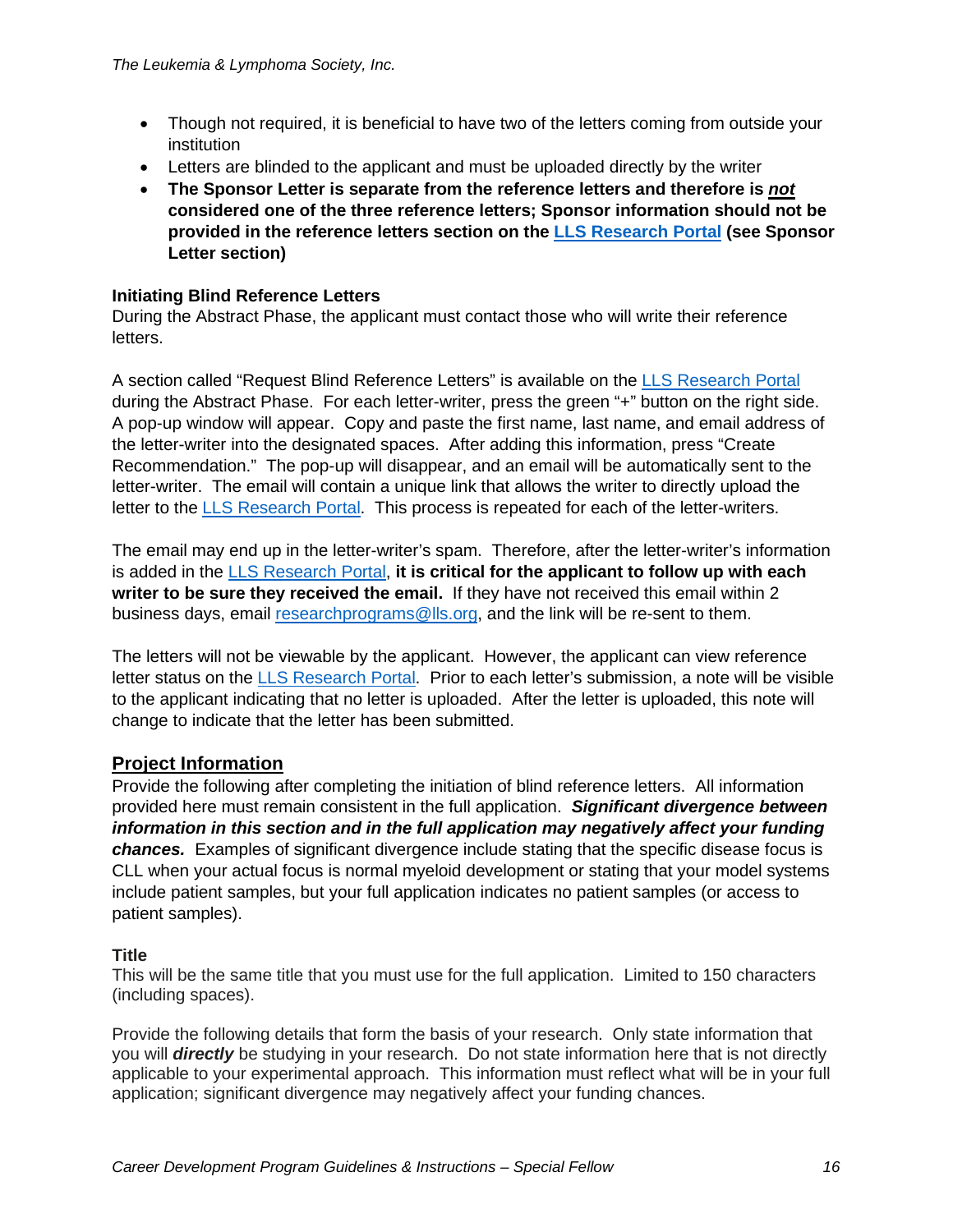#### • **Disease or Subject Focus**

Indicate the disease or subject that directly forms the basis of your experiments (e.g. AML, stem cell transplant, etc.). Limited to 75 characters (including spaces).

#### • **Technological Approaches**

Indicate the overall technological approaches used in your experiments (e.g. next-generation sequencing, crystallography, etc.). Limited to 75 characters (including spaces).

#### • **Model System(s)**

Indicate the model systems used in your experiments (e.g. cell lines, mouse models, patient samples, etc.). Limited to 75 characters (including spaces). (Do *not* indicate patient samples if you will not likely be using these in your experiments).

## **Summary**

For funded applications, we post awardee information on our website. Together with the applicant's biographical information, there is a short summary of the applicant's research. From there, a reader may choose to look at the longer lay abstract. Therefore, please provide a 3-5 sentence summary describing your work. The total of all sentences should be no more than 500 characters including spaces). Use this guide to structure the short paragraph:

- Overall question/focus of your research (1 sentence)
- High-level approach you will use to address this question (1 to 2 sentences)
- Outcome/goal of your research (1 to 2 sentences)

The overall goal is to provide a succinct overview of your research.

#### **Brief Biography**

A brief biography written for a lay audience. Approximately 1,000 characters including spaces.

#### **Lay Abstract**

The lay abstract should clearly state the relevance to blood cancer and describe your current/ proposed research, including problem/question to be addressed, specific aims, and anticipated results using non-technical language that can be easily understood by the lay community. Scientific/Greek characters or symbols must not be used. The lay abstract is essential for LLS to continue successful fundraising to support our current and future grantees, including the later year(s) of *your* award, should it be funded. Thus, we require a well-written lay abstract, with sufficient detail and suitable language for non-scientists. Be aware of your confidential information, as the lay abstract will be shared with others. **2,000 character minimum and 2,500 characters maximum including spaces.**

#### **Helpful hints:**

- Limit the use of scientific terms that are specific to your field.
- When specific scientific terms are necessary, be sure to include a brief definition. o When in doubt, err on the side of over-explaining.
- Avoid using too many acronyms and always define acronyms before using (except for common acronyms like "DNA").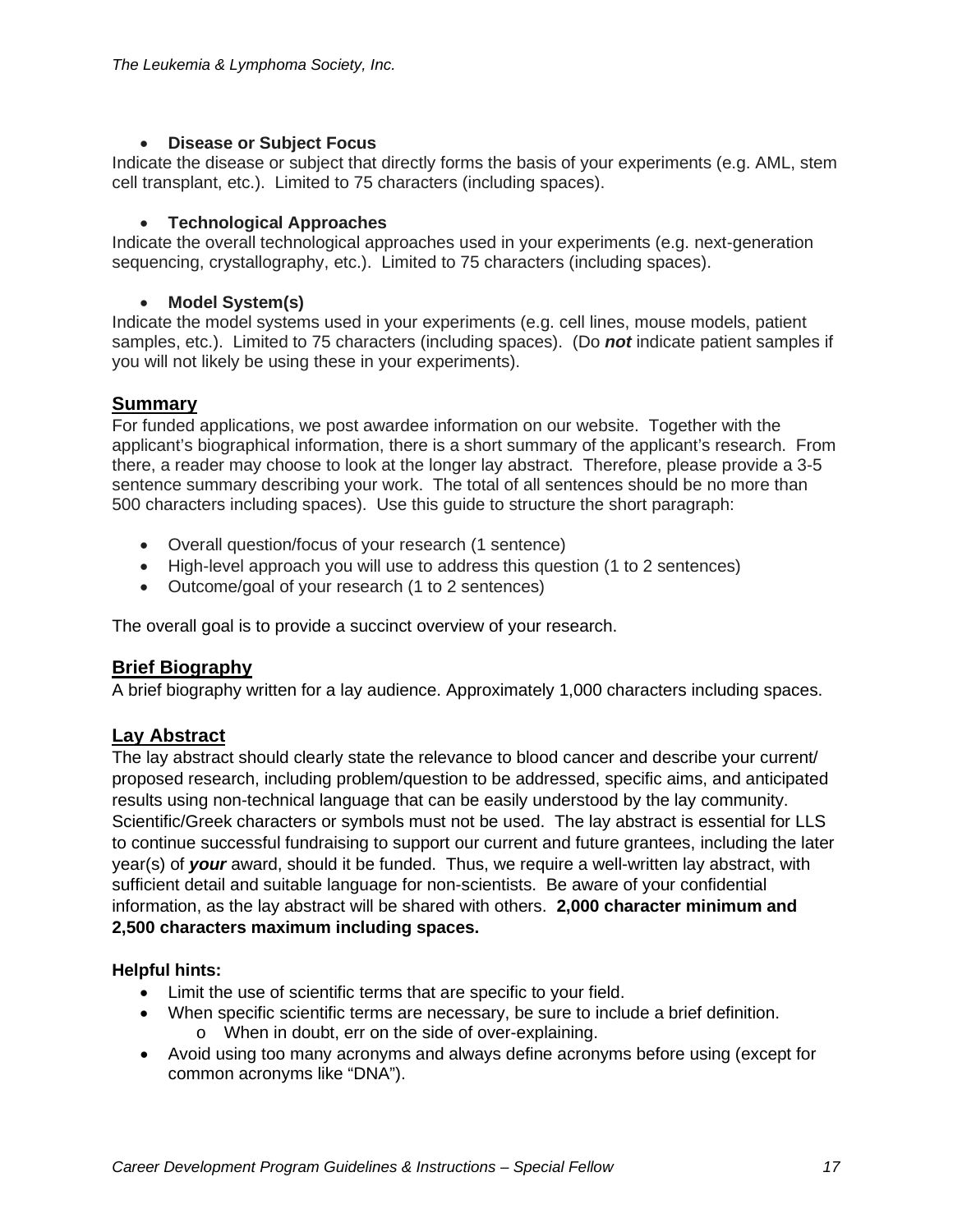Use the following list of questions as a guide for creating your Lay Abstract:

- What is the overall problem?
- What is the specific goal of your project? How does if fit into the overall problem?
- What is unique about *your* research? You must describe the specifics of your research and approach while avoiding being overly generalized/generic.
- What will be the indicators for success in this project?
- What will be the next steps for this project beyond your current specific aims?
- How will this benefit blood cancer patients now or in the future? **If your research is distant from the clinic, it is critical to make the connection between your research and the benefit to** *blood cancer patients* **in the future.**

#### **Scientific Abstract**

The scientific abstract should accurately reflect your research (current/proposed). Though putting your research in a broader context may be useful, it is also important to avoid overstating your research beyond the research you are actually doing. Do not use disease names or other terms that are not directly relevant to your research. **1,500 characters maximum including spaces.**

#### **Submission and Confirmation**

After clicking the "Submit" button, you will receive an automated email within 2 business days stating that your information was successfully submitted. If you do not receive the email confirmation, contact [researchprograms@lls.org.](mailto:researchprograms@lls.org)

Immediately after Abstract Phase submission, you will have access to the Full Application Phase and may proceed with the application.

#### **Changes**

Information collected in the Abstract Phase will automatically populate fields in the Full Application Phase. Changes may be made with LLS approval if requested prior to the Full Application Phase deadline. Email [researchprograms@lls.org](mailto:researchprograms@lls.org) requesting any change and identify the elements to be changed. No changes may be made after the Full Application Phase deadline has passed. Abstract Phase components must accurately reflect the focus of the full application. Furthermore, the exact wording of the summary and abstracts must be provided in the full application. **Failure to follow these policies may result in disqualification of the application.** See the first paragraph in the Project Information section above.

At this stage, the applicant should follow up with those chosen to write reference letters to remind them of the upcoming deadline for letter submission.

# **Detailed Full Application Phase Instructions**

Some sections of the full application will carry through from the Abstract Phase. Information that carries through must not be modified; changes made to the Abstract Phase components after the Abstract Phase deadline without LLS approval may result in administrative disqualification of the full application. The remainder of the full application consists of web form components and elements to be uploaded as a *single PDF*.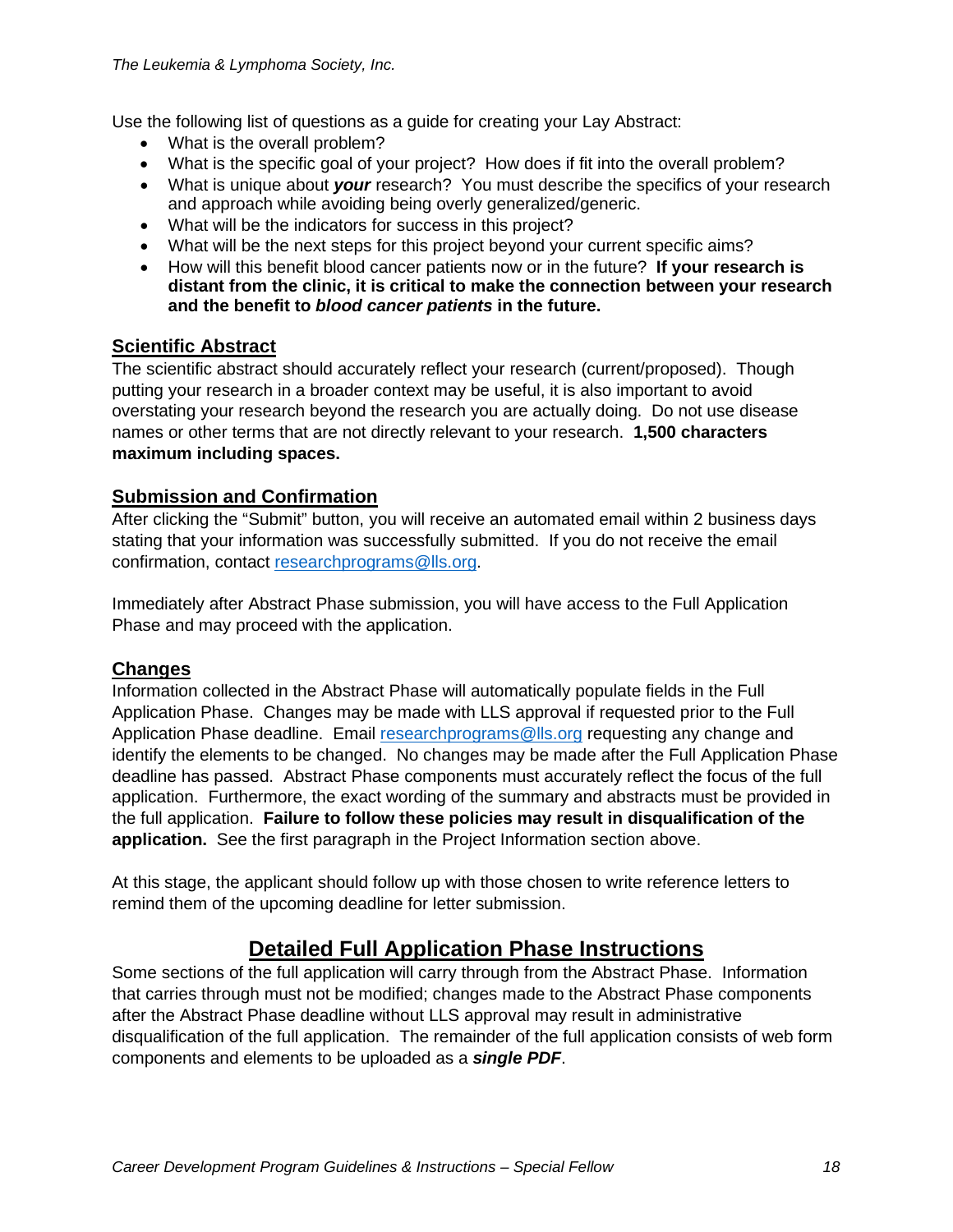#### **Failure to submit as a single PDF in the order described on the template may result in disqualification of the application.**

Two sections are required in the uploaded PDF:

- Section 1: Project Description Template
- Section 2: Attachments

# **Section 1: Project Description Template**

(Downloaded from the [LLS Research Portal\)](https://lls.fluxx.io/)

The template consists of the following required elements. You will find detailed instructions for each element on the full application template. Please ensure that you provide all requested information. If you have any questions regarding these elements, please contact [researchprograms@lls.org.](mailto:researchprograms@lls.org) **No information may be attached to the beginning of this template; such added information may result in administrative disqualification of the application.**

Use Arial 11pt. font for all sections, including figures. It is best to have a figure legend as a text box separate from the figure. Should you choose to have the figure legend as part of the figure, be aware that shrinking the figure may make the font size appear smaller than Arial 11 pt. *Should any font appear to be smaller than Arial 11 pt., the application may be administratively disqualified without review*. Disqualification may be more likely when the text looks obviously small, and/or if there are many characters in the text. Smaller font may make it harder for the reviewer to read the figure text, which may negatively affect their review of your application. It may also unfairly provide you the opportunity to increase the amount of information in your application.

- o **Applicant and Project Information:** Provide Applicant and Sponsor Names and Institution, Project Title, Summary, and Scientific and Lay Abstracts. **Note**: The title, summary, and abstracts must be copied directly from the Abstract Phase.
- o **Career Development as a Blood Cancer Researcher:** Describe your training history, current project, and current training environment. Describe how these are providing you with appropriate training to be a blood cancer researcher.
- o **Key Publications of Sponsor Demonstrating Blood Cancer Contributions:** *Carefully re-read the Mission Relevance and Mission Score sections of this document before proceeding.* Describe 3 primary research publications from the past 10 years that best demonstrate your Sponsor's contributions to the understanding of blood cancer following the guidance in the template. Your Sponsor must generally be corresponding author on all, but for less experienced Sponsors, the Sponsor must be the corresponding author on at least one publication but then must be first author on the others.
- o **Mission Score of Proposed Research:**
	- Provide a Mission Score for each aim, followed by a brief description of the rationale for this assignment. *The Mission Scores must directly reflect the Mission Score wording (and intent) in the Mission Score section* **of this document; Mission Scores must be assigned based on the major focus of that aim.** Follow this with an overall Mission Score, which is based on the overall focus of the application. Generally, the lowest Mission Score of the aims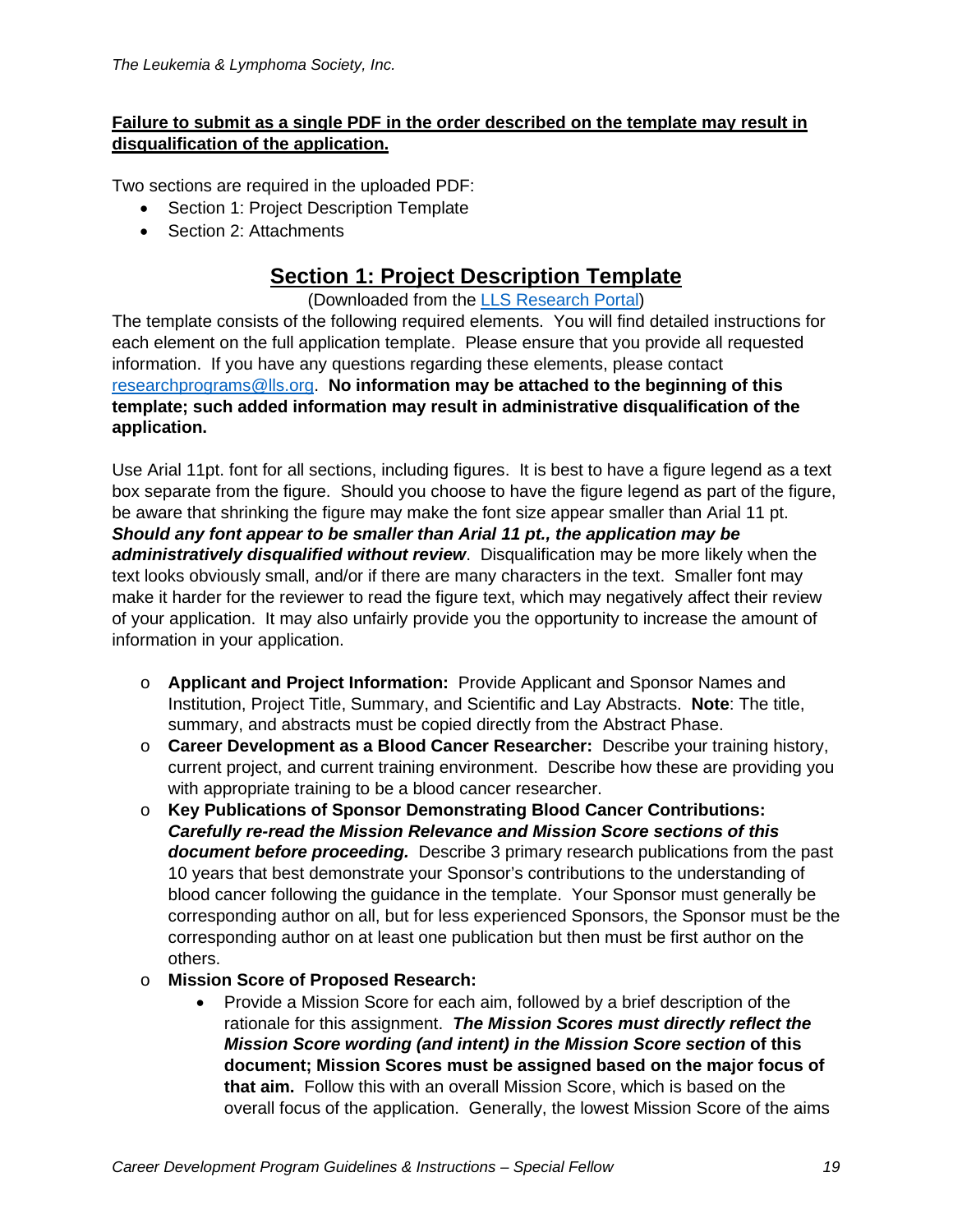will correspond to the overall Mission Score. However, there needs to be a clear rationale for how the aims integrate to provide that overall Mission Score. For example, an aim focused on gene expression analysis in human clinical trial patient samples will give that aim a Mission Score of 1. (e.g., "Gene expression analysis of venetoclax-treated CLL patient samples from clinical trial [NCT number]" would be a sufficient explanation for a Mission Score of 1 for an aim). If the other aims have a Mission Score of 2, and all aims are well-integrated in a logical, scientific fashion, then the overall Mission Score will be 1. For a different example, if two aims use blood cancer cell lines and a third aim uses patient samples for most of that aim, the Mission Score will be 2 for the first two aims and 1 for the third aim. The overall Mission Score will be 1. However, if most of the aims are focused on blood cancer cell lines but there is only a sentence or two describing how results will be verified in patient samples, the Mission Score will be 2.

- The applicant-derived Mission Score will be a significant part of the review process. LLS scientific staff and the review panel will provide the final Mission Score. As long as the applicant provides a reasonable scientific explanation for the Mission Score, divergence between the LLS/reviewer-derived and the applicant-derived Mission Score will be considered a difference in opinion that will not negatively affect your application. However, divergence that is not supported by a logical scientific explanation will negatively affect your application.
- o **Current or Previous LLS Fellow Awardees (if applicable):** *For current or former LLS Fellows only.* Include a description of progress you have made on your original LLS Fellow award aims or progress on LLS-approved, modified aims. Include reference to any first-author publications and/or presentations at national meetings.
- o **Previous CDP Applications (if applicable):** If you have previously submitted a CDP application that was not funded, briefly describe what has changed from that application. Your prior application may be shared with the current review committee.
- o **Description of Models, Reagents, and Trials:** Provide information on the models, reagents, and trials described in your project description. This provides reviewers with an easily accessible reference source and demonstrates feasibility of your research plans.
- o **Graphical Abstract:** Provide up to two graphical abstracts to describe some aspect of your research, such as signaling pathways, overall approach, etc. This provides reviewers (and others) with a quick overview of your research. This is similar to the graphical abstract in a Cancer Cell paper. Graphical abstracts must not be professionally developed. They must be developed primarily by the applicant using tools readily available in a typical lab (e.g., PowerPoint, Photoshop, Adobe Illustrator, BioRender, etc.). You will be judged on your ability to convey information in a simple manner, but you will not be judged on artistic ability.
- o **Project Description and Data Attribution:**
	- **Data Attribution:**
		- Provide appropriate attribution for the data/figures in the Project Description and Experimental Design and Expected Outcomes sections including "data not shown." It should be clear which data/figures were generated primarily by the applicant and which data/figures were primarily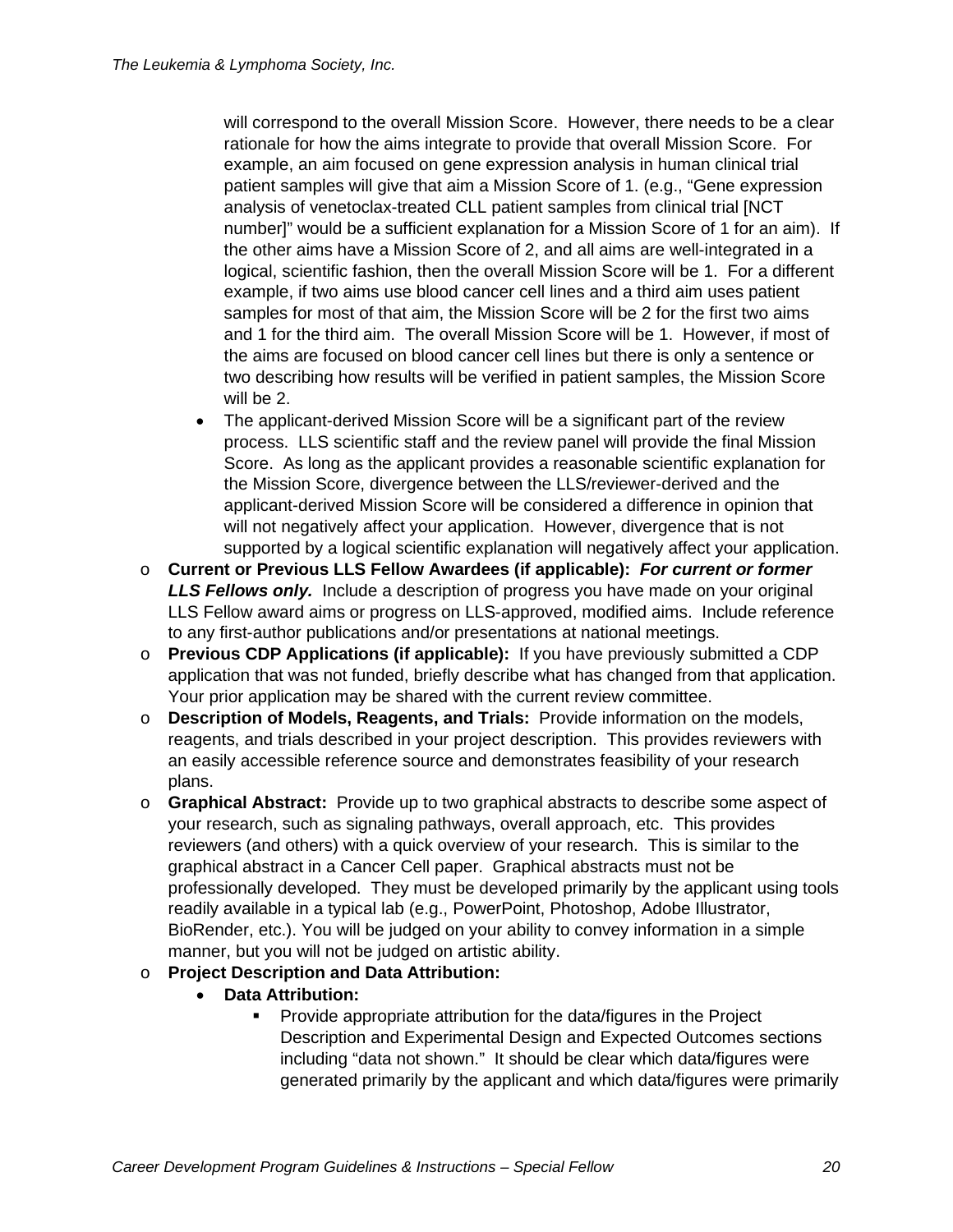generated by others. **These sections may only contain data/figures that were generated primarily by the applicant.** 

- *Applications without appropriate and clear attribution in this section and in the Project Description will be unfavorably reviewed and may be administratively disqualified***.**
- **Project Description:**
	- Follow the order in the template.
	- If your lab does not have direct and demonstrable access to materials, access should be confirmed through letters of collaboration/support from the supplier. Lack of clear access to materials may indicate feasibility issues which may negatively affect the review of your application.
	- The figure legends and the Experimental Design and Expected Outcomes section must clearly identify the model system(s) with enough description so that the reviewer understands the system. See the Description of Models, Reagents, and Trials section for more detail.
	- **EXTERN** Applicants may **not** refer to any attached manuscripts for "extended data." Any data discussed in the research project must be a figure, a citation referring to a published paper, labeled as "manuscript under review" or "data not shown."
	- **•** Applications that appear to include writing and figures directly from their Sponsor's prior grant submissions will be unfavorably reviewed; the exception are figures in the Background section of the application template.
- o **References:** Refer to the application template.
- o **Applicant's First Author Publications\***
- o **Access to Non-Commercially Available Reagents, Drugs, and Models:** Confirm that you have (or will have) access to all reagents, drugs, and models necessary for the proposed research. This will be another component to assess the feasibility of your research.
- o **Other Grant Applications:** List other grants or awards that you are currently applying for or are awaiting a funding decision. If funding decisions on other grant/award applications occur during the application or review phases, you must inform LLS. If your Special Fellow Award if funded, you must also indicate whether other award notices occur for grants/awards that may overlap or conflict with the Special Fellow Award.
- o **Sponsor Mentor Table:** The Sponsor should complete this table.
- o **Budget:** Please see details on the application template.
- o **Signature Page:** Please ensure all signatures requested are complete.

#### \* **Applicant's First Author Publications**

Using the *Blood* citation format, list all first author publications.

#### **Include:**

- First-author publications, including multiple first author publications (first authorship must be verifiable on the manuscript)
- Primary research-oriented publications (clinically oriented publications are acceptable, but must be primary observations/analyses)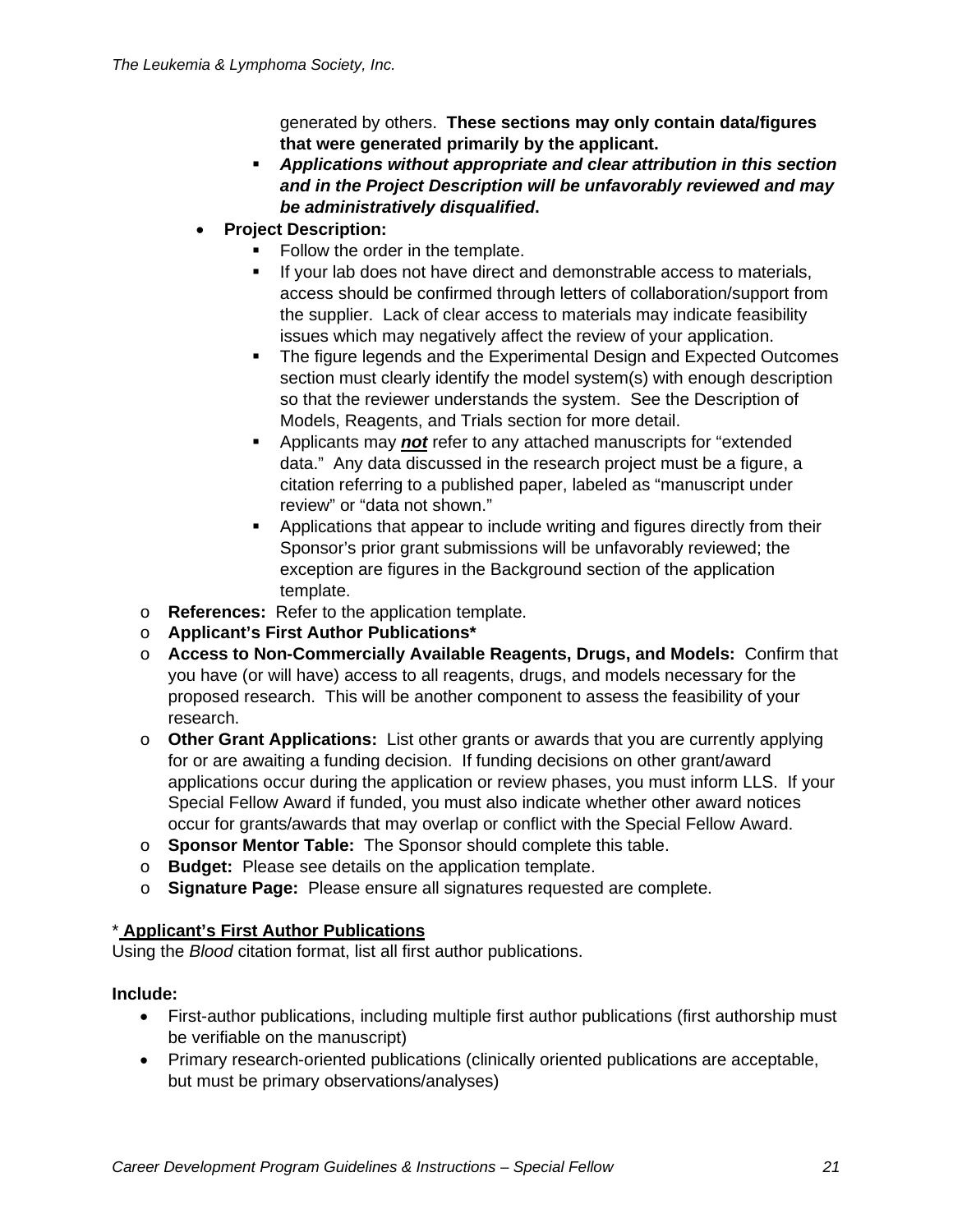- Peer-reviewed publications that are available on PubMed or the journal's website by the full application due date (full text must be available in one or both locations)
- Peer-reviewed manuscripts that have been accepted for publication; accepted manuscripts that are not yet published must be provided as an attachment and must also be accompanied by a copy of the correspondence from the journal indicating acceptance

#### **Do not include:**

- Publications on which you are not first author
- Non primary research-oriented publications (reviews, perspectives, etc.)
- Methods papers
- Conference presentations
- Manuscripts submitted or under review/revision, or those deposited on a preprint server
- Manuscripts accepted that are not accompanied by correspondence from the journal (see prior section)

Applications will be checked by LLS scientific staff for accuracy. **Significant deviations from publicly available information may result in administrative disqualification.** An example includes, but is not limited to, the inclusion of a publication where the applicant indicates first authorship, but the manuscript does not indicate first authorship, co/dual first authorship, etc. *In addition, inclusion of papers not verifiably accepted for publication, or the inclusion of reviews or conference presentations, may cause an administrative disqualification of the application.*

# **Section 2: Attachments**

**The following sections must be attached in this order to the end of the template (from Section 1) to create a single PDF. No other information may be provided in this section.**

## **Applicant's NIH Biosketch**

Use a recent NIH biosketch format found on the NIH website. You do not need to switch to a new version should the NIH update the format during the application process. **Indicate which publications the applicant is the first author on.** Publications submitted and under review should be indicated on the biosketch. An eRA Commons User Name is not required. Do *not* use the postdoctoral fellowship version. Do *not* include undergraduate/graduate courses and their associated grades.

## **Applicant's NIH Other Support Document**

Use the most recent NIH Other Support Document format found on the NIH website. You do not need to switch to a new version should the NIH update the format during the application process.

#### *Failure to provide a separate Other Support Document may result in administrative disqualification.*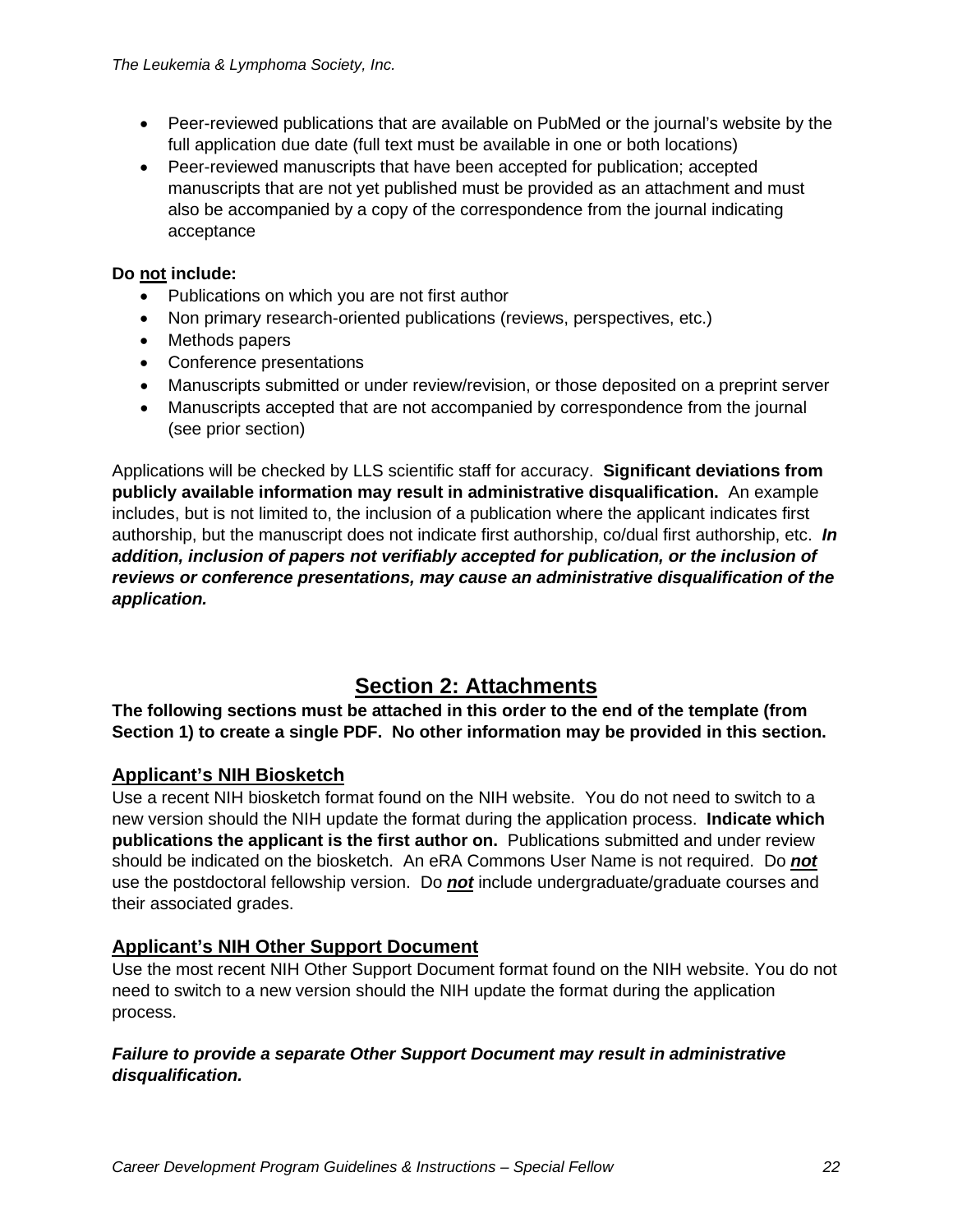#### **Sponsor's NIH Biosketch**

Use a recent NIH biosketch format found on the NIH website. You do not need to switch to a new version should the NIH update the format during the application process. An eRA Commons User Name is not required.

#### **Sponsor's NIH Other Support Document**

Use the most recent the NIH Other Support Document format found on the NIH website. You do not need to switch to a new version should the NIH update the format during the application process.

#### *Failure to provide a separate Other Support Document may result in administrative disqualification.*

## **Sponsor Letter**

The Sponsor Letter must be signed and on institutional letterhead and must contain the following:

- Description of the applicant's position and how the applicant's research is integrated in the overall laboratory.
- Brief description of how much of the application was written by the applicant; this should include certification that the Previous Work/Preliminary Data and Experimental Design and Expected Outcomes sections of the application include *only* data generated primarily by the applicant.
- The Sponsor's experience in mentorship, which summarizes the information contained in the Sponsor Mentor Table.
- In recent years, LLS has updated the CDP criteria to become more Mission-driven. Therefore, if a Sponsor has formerly been involved with a CDP award and this is mentioned in the Sponsor Letter, the Sponsor must briefly describe how that CDP funding directly impacted our understanding of blood cancer and/or impacted blood cancer patients.
- Source of funding for the applicant's research.
- Training plan to develop the applicant into an independent researcher, clinician, or other professional **whose major function will be to directly or indirectly enhance the lives of blood cancer patients***. This is an integral component of the review process.*
- Sponsor signature.

The Sponsor Letter is separate from the reference letters; **Sponsors may not write a reference letter.** 

#### **Collaboration/Support Letters (Required where applicable)**

When there are significant collaborations, letters of support are required. This is critical when access to patient samples, animal models, or specialized equipment outside of the applicant's laboratory or department is necessary for the proposed research. If a company asset is required and is not commercially available from scientific supply companies, such as proprietary drugs, a letter from the company supplying this asset *must* accompany the application. The letters must be signed and must be provided on institutional/company letterhead. *Failure to provide this information will negatively affect the review of this application.*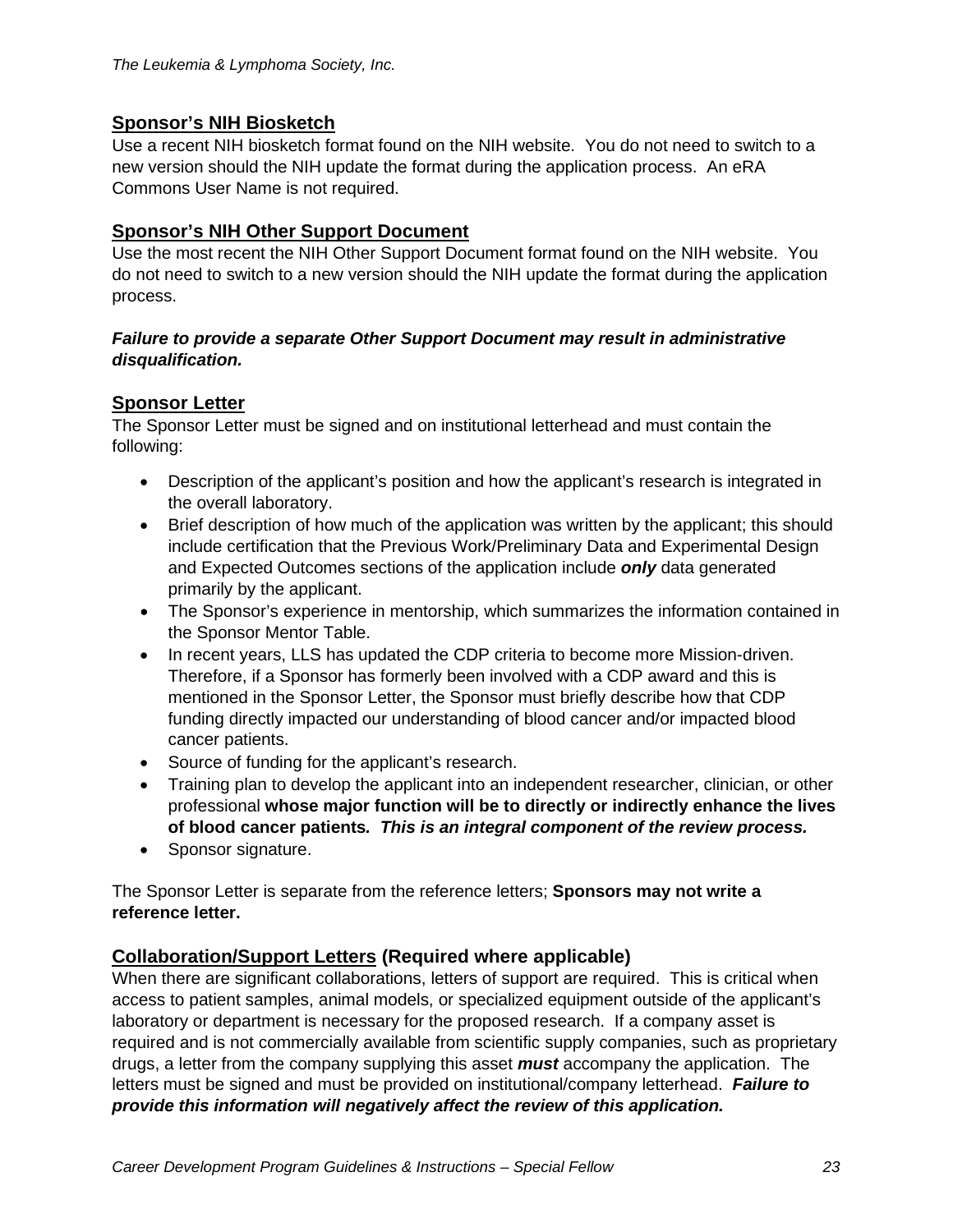Letters attached must not be letters of reference. All letters of reference must be uploaded separately by the writer (and blinded to the applicant). *Any letter attached to the application that is not primarily a letter of collaboration and/or a letter stating access to materials and/or other resources may be administratively disqualified.*

## **Clinical Protocol (Required where applicable)**

Provide a summary (up to two pages) of any clinical protocols essential to the proposed research, including the NCT number. Include approval date and compliance number. Indicate if IRB approval is pending and provide a letter from the institutional official regarding IRB status. **Full approval must be obtained by the award start date.**

## **Assurances (Required)**

#### Human Subjects

Indicate if human subjects will be involved in the proposed research. The status (approved, pending, or exempt) of IRB (or equivalent institutional designation) approval must be provided. Documentation of any current or pending approvals must be contained in the full application. There is also a section on the web form that must be completed. An application may be submitted with IRB approval pending, but IRB approval must be obtained and provided to LLS prior to the award start date.

#### Laboratory Animals

Indicate if animals will be involved in the proposed research. The status and date of the Institutional Animal Care and Use Committee (IACUC) (or equivalent institutional designation) approval must be provided. The Animal Welfare Assurance number must be included. Documentation of any current or pending approvals must be provided in the full application template. There is also a section on the web form that must be completed. An application may be submitted with approval pending, but approval must be obtained and provided to LLS prior to the award start date.

#### Recombinant DNA

Indicate if the proposed research involves recombinant DNA. Documentation of any current or pending approvals must be contained in the full application template; there is also a section on the web form that must be completed.

#### Biohazard Statement

Indicate if the proposed research involves the use of biohazards. Documentation of any current or pending approvals must be contained in the full application template. There is also a section on the web form that must be completed.

#### **Manuscripts (Optional)**

Manuscripts may be attached using the following rules. *Applications that do not follow these rules may be administratively disqualified without review.*

- Up to three manuscripts
- You must be first author (or co-first author) on the manuscript
- Manuscripts must be either under review or accepted but not yet available on PubMed or the journal website by the full application due date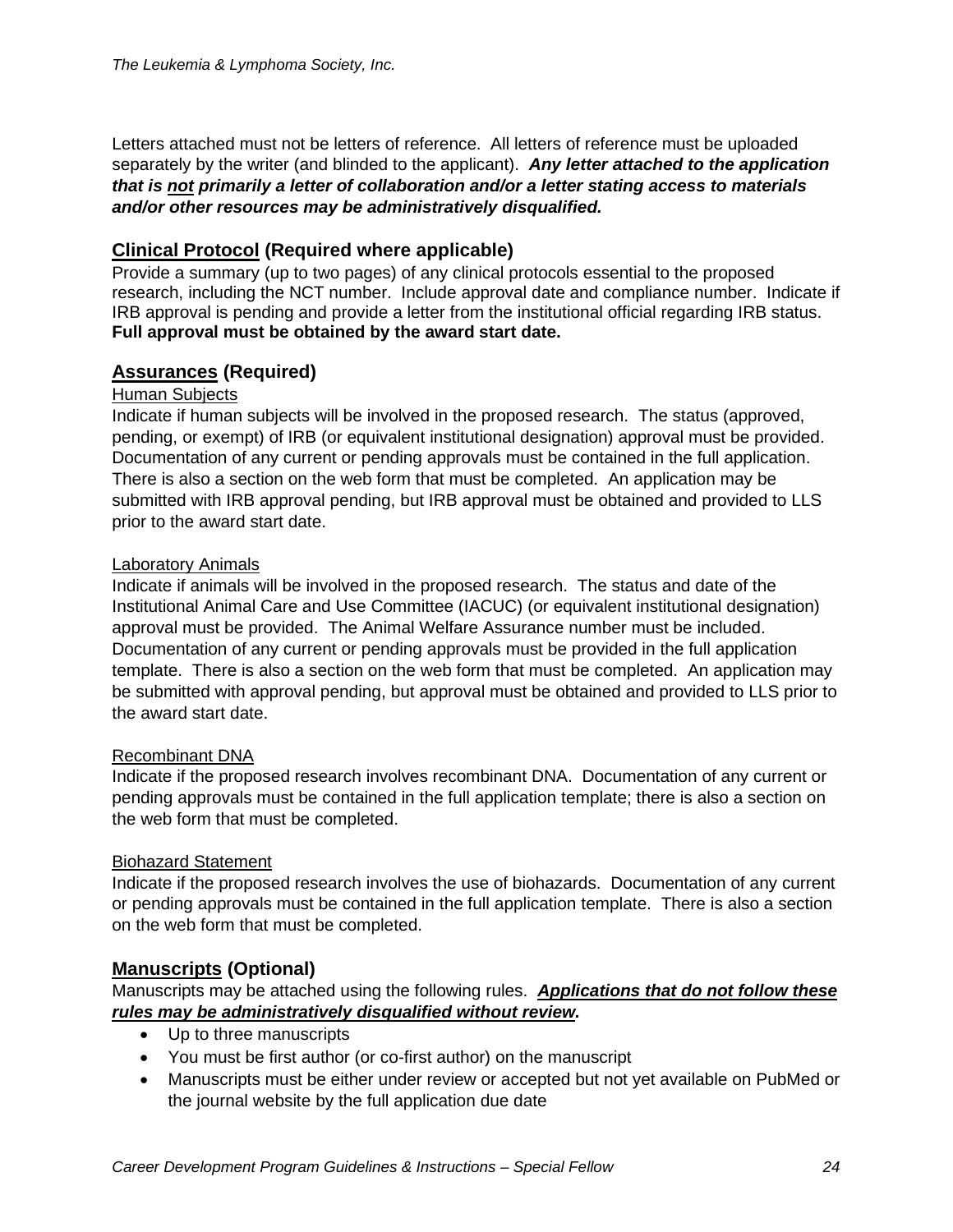- Each manuscript *must* be accompanied by a copy of correspondence from the journal indicating the status of the review
- Publications that are on a preprint server, but not under review *cannot* be attached; there is a separate section of the template where you may provide a link to preprint manuscripts

*No attachments besides those listed above should be included, nor should there be any attachments preceding the template (e.g., no cover letters). Applications that include additional documents besides those requested may be administratively disqualified.*

# **Uploading the project document and final submission**

Upload the full application components, as a single PDF, in the Project Document section on the web form.

**All documents must be combined into a single PDF in the order listed above before uploading.** *Failure to submit as a single PDF in the order above may result in disqualification of the application.*

#### **Submission and Confirmation**

After clicking the "Submit" button, you will receive an automated email **within 2 business days**  stating that your information was successfully submitted. **If you do not receive the email confirmation of submission, contact LLS at**[researchprograms@lls.org.](mailto:researchprograms@lls.org)

Only one application document and one eligibility request document should be present. If extra documents remain after submission and before the deadline, email [researchprograms@lls.org](mailto:researchprograms@lls.org) and let us know which documents to remove.

Carefully check your PDF prior to submission. If you notice problems with your PDF after you have submitted, email [researchprograms@lls.org,](mailto:researchprograms@lls.org) and we will help you upload the correct document if you are unable to delete the incorrect document. *This email must be received, with the correct document, prior to the deadline; there are no exceptions to this rule.*

**Check the application prior to final submission. The applicant is ultimately responsible for the submission, regardless of who is uploading information on the [LLS Research](https://lls.fluxx.io/)  [Portal.](https://lls.fluxx.io/)** Every year, LLS has a small number of people that notice problems with their application after the deadline. Applicants will avoid this problem by carefully checking their application prior to final submission. Submitting well ahead of the deadline is also beneficial.

Once the deadline has passed, only the following updates may be made:

- Significant updates to clinical trials:
	- o IRB updates
	- o Opening of the trial
	- o Patient enrollment
	- o Opening of new clinical sites
	- o Efficacy and/or safety updates